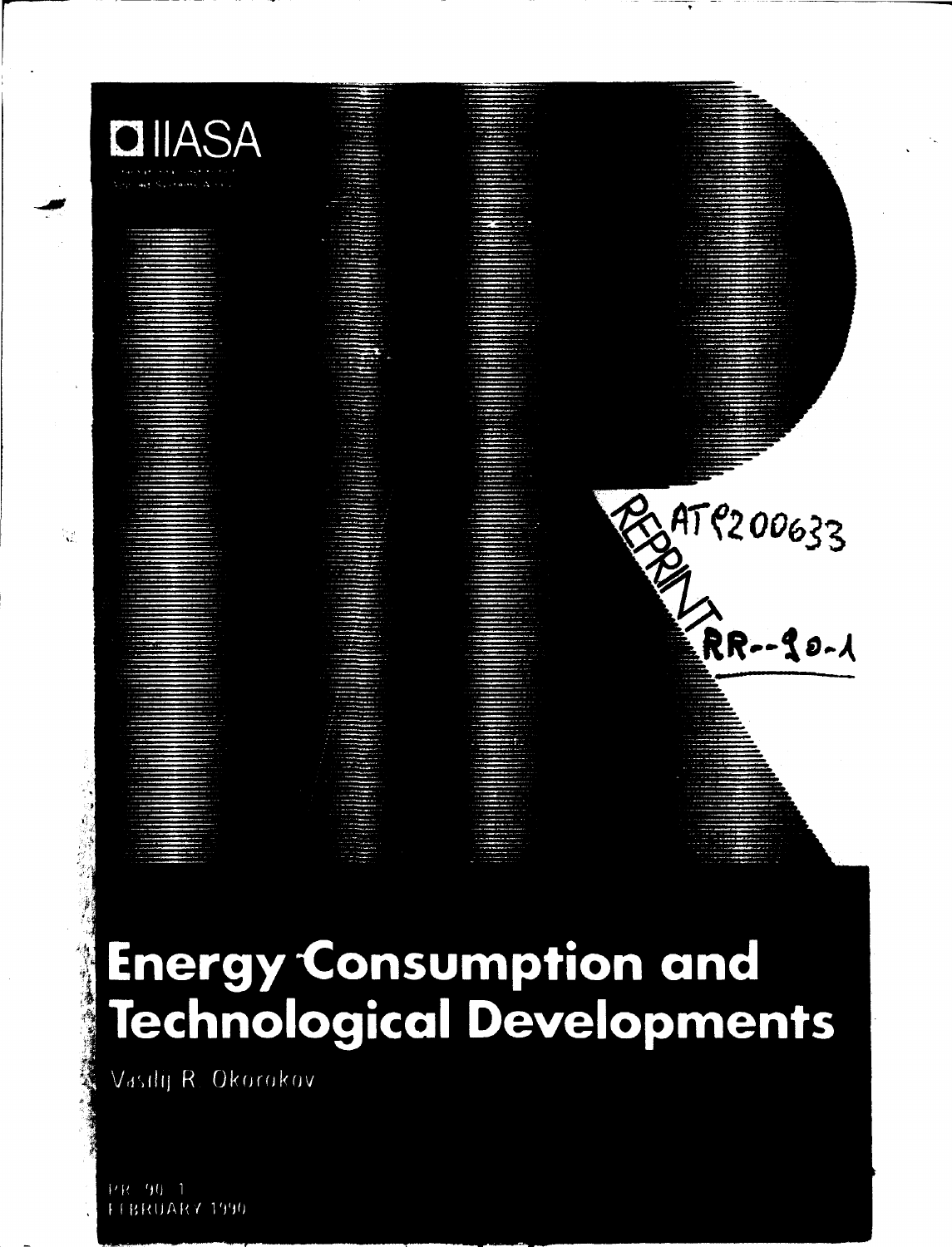### **THE INTERNATIONAL INSTITUTE FOR APPLIED SYSTEMS ANALYSIS**

is a nongovernmental research institution, bringing together scientists from around the world to work on problems of common concern. Situated in Laxenburg, Austria, IIASA was founded in October 1972 by the academies of science and equivalent organizations of twelve countries. Its founders gave IIASA a unique position outside national, disciplinary, and institutional boundaries so that it might take the broadest possible view in pursuing its objectives:

- *To promote international cooperation* in solving problems arising from social,economic, technological, and environmental change
- *To create a network of institutions* in the national member organization countries and elsewhere for joint scientific research
- *To develop and formalize systems analysis* and the sciences contributing to it, and promote the use of analytical techniques needed to evaluate and address complex problems
- *To inform policy advisors and decision makers* about the potential application of the Institute's work to such problems

The Institute now has national member organizations in the following countries:

#### **Austria**

The Austrian Academy of Sciences

**Bulgaria**  The National Committee for Applied Systems Analysis and Management

**Canada**  The Canadian Committee for IIASA

**Czechoslovakia**  The Committee for HASA of the Czechoslovak Socialist Republic

**Finland**  The Finnish Committee for IIASA

**France**  The French Association for the Development of Systems Analysis

**German Democratic Republic**  The French Association for the The Swedish Council for Planning and<br>
Development of Systems Analysis Coordination of Research<br>
Cerman Democratic Republic<br>
The Academy of Sciences of the German<br>
Democratic Republic<br>
Federal Democratic Republic **Democratic Republics** of Soviet Socialist Republics

**Federal Republic of Germany United States of America** | Association for the Advancement The American Academy of Arts and of IIASA Sciences

**Hungary** 

The Hungarian Committee for Applied Systems Analysis

**Italy**  The National Research Council

**Japan**  The Japan Committee for IIASA

**Netherlands**  The Netherlands Organization for Scientific Research, NWO

#### **Poland**

The Polish Academy of Sciences

#### **Sweden**

The Swedish Council for Planning and Coordination of Research

#### **Union of Soviet Socialist Republics**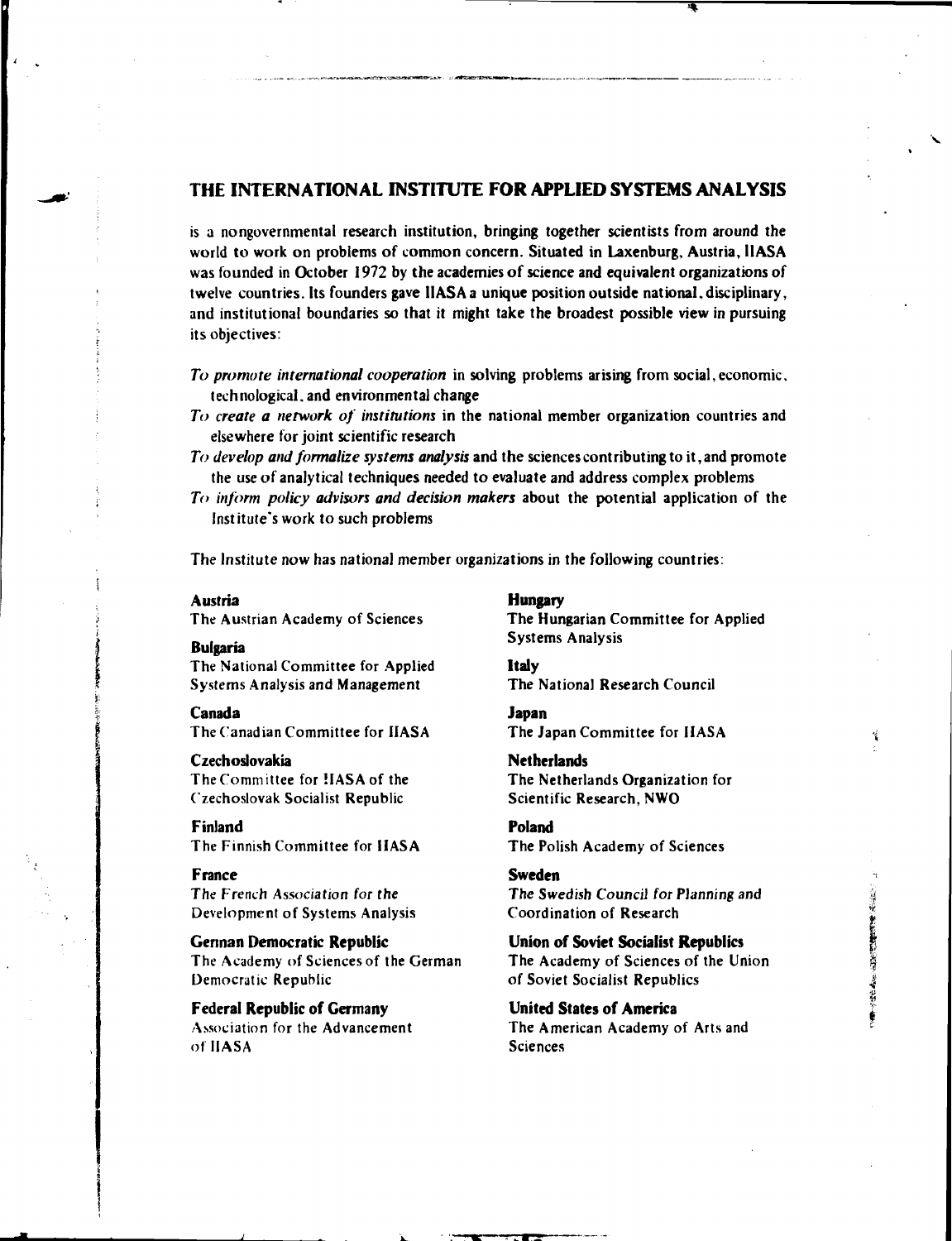# **ENERGY CONSUMPTION AND** TECHNOLOGICAL DEVELOPMENTS

Vasilij R. Okorokov International Institute for Applied Systems Analysis Lazenburg, Austria

RR-90-1 February 1990

Reprinted from ACTA POLYTECHNICA, 2(III, 1) 1989.

INTERNATIONAL INSTITUTE FOR APPLIED SYSTEMS ANALYSIS Laxenburg, Austria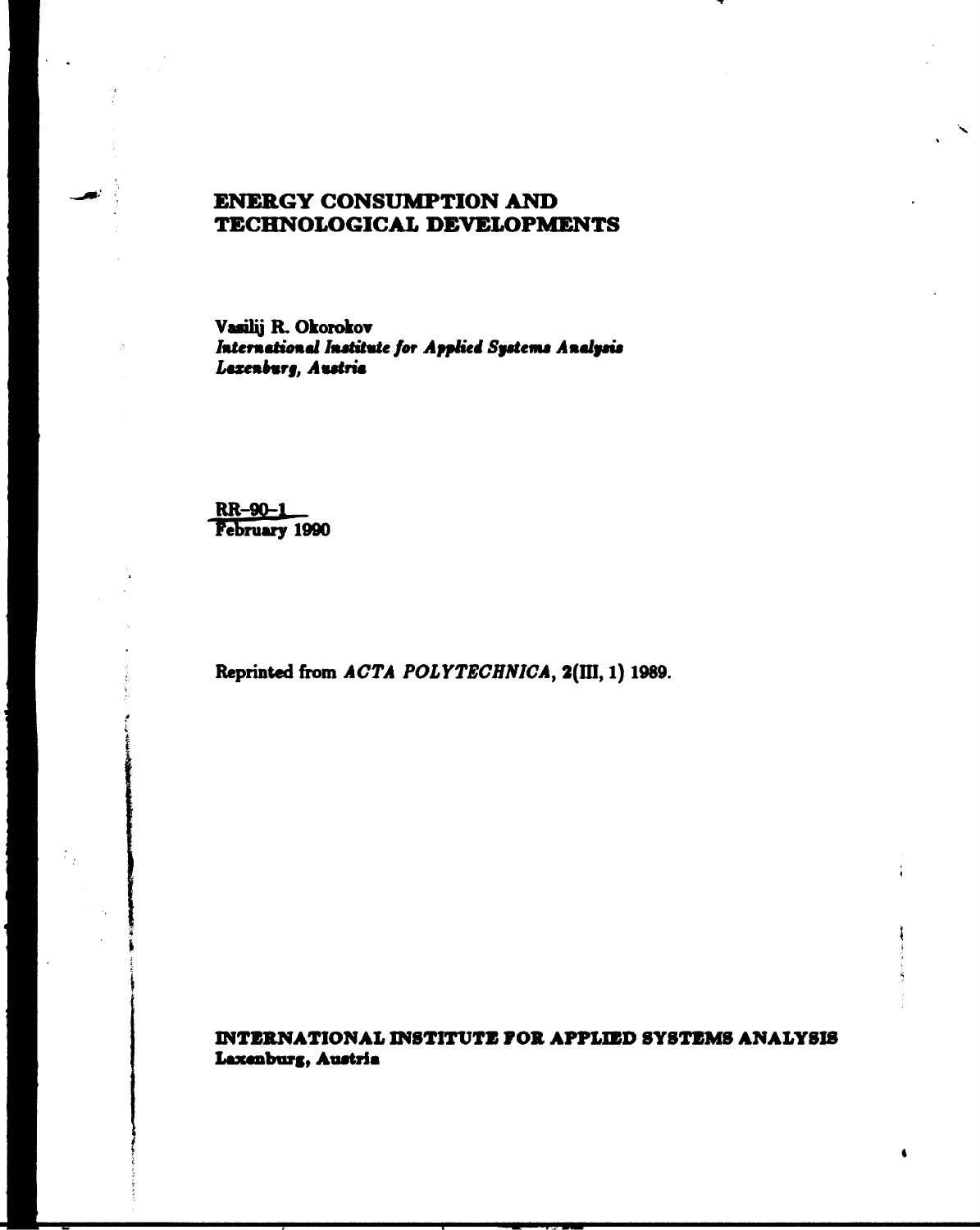*Retearch Report»,* **which record research conducted at IIASA, are independently reviewed before publication. However, the views and opinions they express are not necessarily those of the Institute or the National Member Organisations that support it.** 

**Reprinted with permission from** *ACTA POLYTECHNICA,* **2(111, 1) 1989, Technical University of Prague.** 

**All rights reserved. No part of this publication may be reproduced or transmitted in any form or by any means, electronic or mechanical, including photocopy, recording, or any information storage or retrieval system, without permission in writing from the copyright holder.** 

**i** 

ţ ŧ

**Printed by Novographic, Vienna, Austria** 

æ.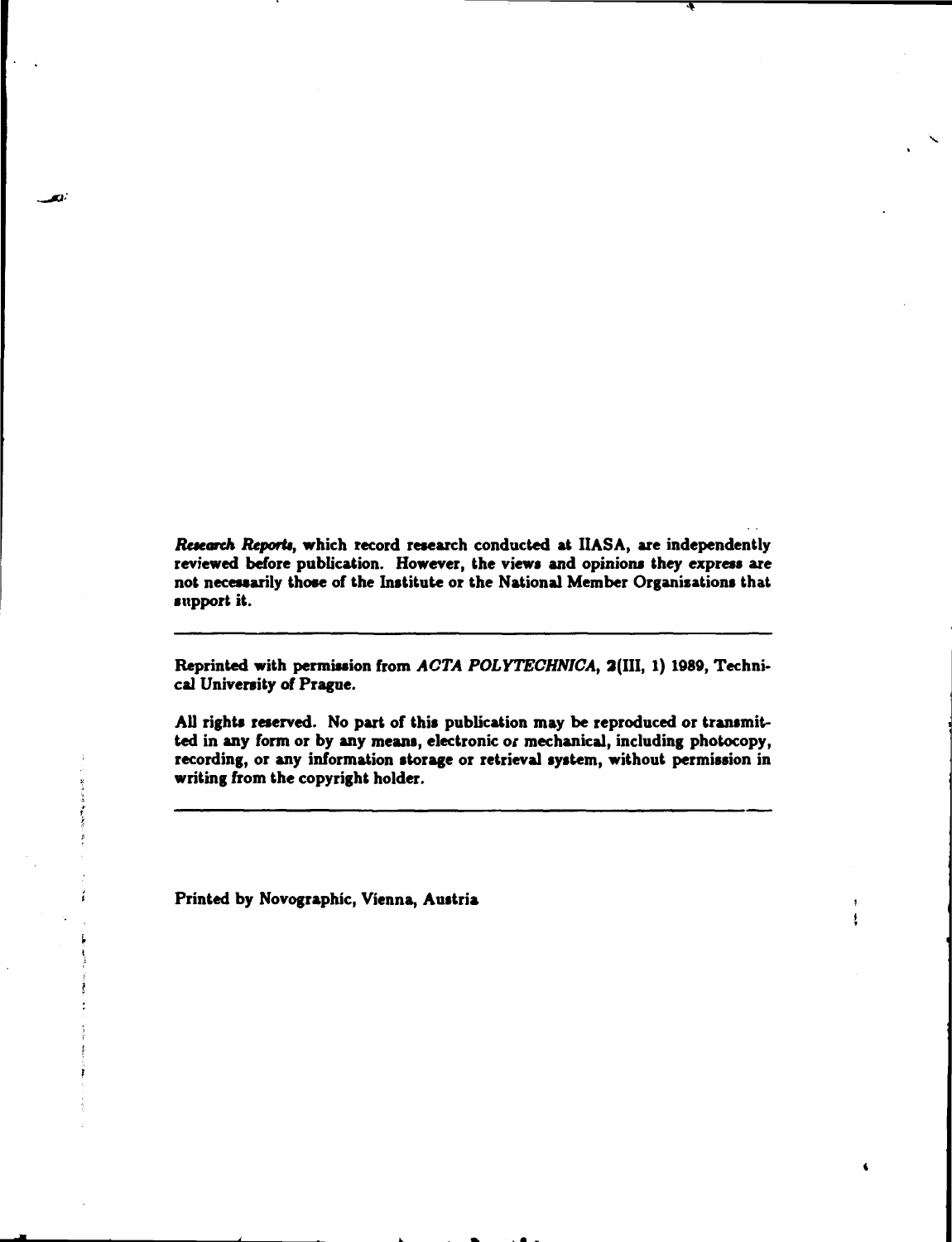# **Poreword**

t.<br>Tsa

しかだい まく

ANDREW ARTICLES OF THE CARD CONTROLLER CONTROLLER

 $\label{eq:1} \begin{array}{ll} \mathcal{L}_{\mathcal{M}} & \mathcal{M}_{\mathcal{M}} \rightarrow \mathcal{M}_{\mathcal{M}} \rightarrow \mathcal{M}_{\mathcal{M}} \rightarrow \mathcal{M}_{\mathcal{M}} \rightarrow \mathcal{M}_{\mathcal{M}} \rightarrow \mathcal{M}_{\mathcal{M}} \rightarrow \mathcal{M}_{\mathcal{M}} \rightarrow \mathcal{M}_{\mathcal{M}} \rightarrow \mathcal{M}_{\mathcal{M}} \rightarrow \mathcal{M}_{\mathcal{M}} \rightarrow \mathcal{M}_{\mathcal{M}} \rightarrow \mathcal{M}_{\mathcal{M}} \rightarrow \mathcal{M}_{\mathcal{M}} \rightarrow \mathcal{M}_{\mathcal{M$ 

**Throughout mankind's history, energy consumption has changed substantially due to the growth of the world's population and the great changes in human activities. The world's population continues to increase, having nearly doubled during the past third of this century. World energy consumption has increased even more rapidly, having more than quadrupled over the same period. The observation of historical consumption data over a significant time period, made by the author of this article, clearly indicates that there are no reasons to expect an interruption of this growth in the future which is considered to be the most important stage in the history of energy consumption. Each level of energy consumption has been accompanied by the corresponding primary energy sources and by the energy-related technological development.** 

**According to the author's conclusions, the development of energy systems will be determined in the near future (the next 30-40 years) by contemporary energy technologies based on the exploitation of traditional energy resources, but in the more distant future technologies based on the exploitation of thermonuclear and solar energy will play the decisive role. Future energy development will be determined to a great extent by social and ecological factors and by the public's acceptance of new energy techno**logies. The Technology, Economy, and Society Program at IIASA has **been involved for several years in assessing the socioeconomic and ecological determinants of global energy development and will continue to study this activity in more depth.** 

> **PROP. F. SCHMIDT-BLEEK**  *Leader*  **Technology, Economy, and Society Program**

iii

¥,

ţ

Ġ

**\***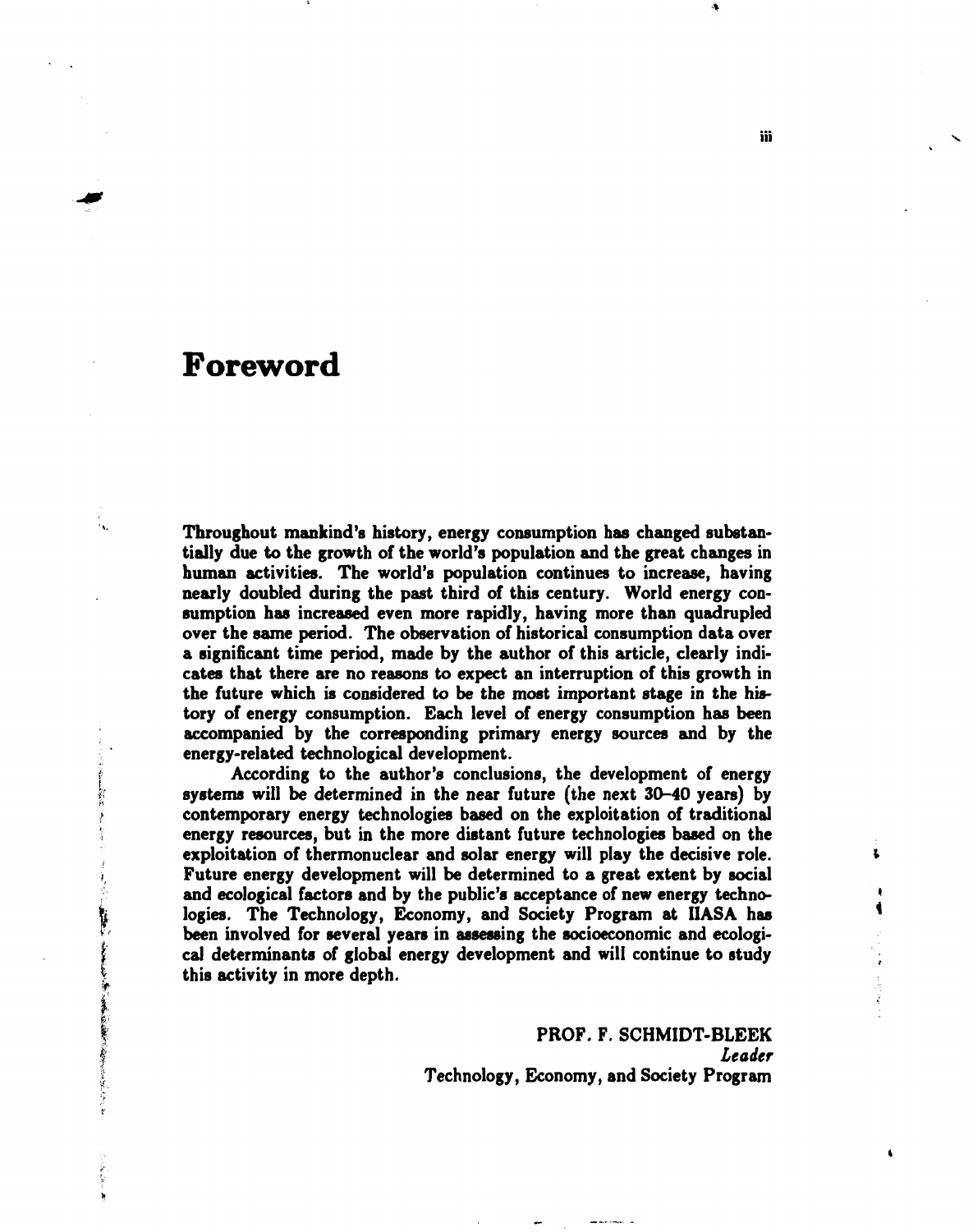#### **ACTA POLYTECHNICA - Prace CVUT** v **Praze. 2 (III. 1) 1989**

#### **ENERGY CONSUMPTION AND TECHNOLOGICAL DEVELOPMENTS**

vasilij Komanovic Okoroko v

The paper determines an outline of the world energy prospects based on principal trends of the development of energy consumption analysed over the long past period.

According to the author's conclusion the development of energy systems will be determined in the nearest future (30 - 40 years) by contemporary energy technologies based on the exploitation of traditional energy resources but in the far future technologies based on the exploitation of thermonuclear and solar energy will play the decisive role.

INTRODUCTION

2019年1月1日, 地方的复数 医生物的

医弹

One of the characteristic features of our time is the fact that a common viewpoint is shared by the energy community that our society is in a transient state towards new sustainable energy systems. Such new sustainable energy systems should be more efficient, reliable and safer, invironmentally cleaner and flexible to future energy demand. Many opinions exist as to what these new energy systems should look like and the possible paths of transition to this future. The first Energy Program, carried out at IIASA under the leadership of Prof. W. Hafele, showed that possible bases for sustainable energy systems are nuclear fission and fusion and hard solar power *III*. And with hydrogen as a possible energy carrier nuclear and solar systems seem to be very reasonable and promising as a sustainable energy option *IB/.* Novel horizontally integrated eneray systems *111* were considered the most favorable transition to this energy future along with the use of methanol *IWI.* The past years have brought about a change. First, estimates for oil and gas reserves and resources have changed substantially. Second, the price for oil decreased despite of many forecasts and third, Three

*b*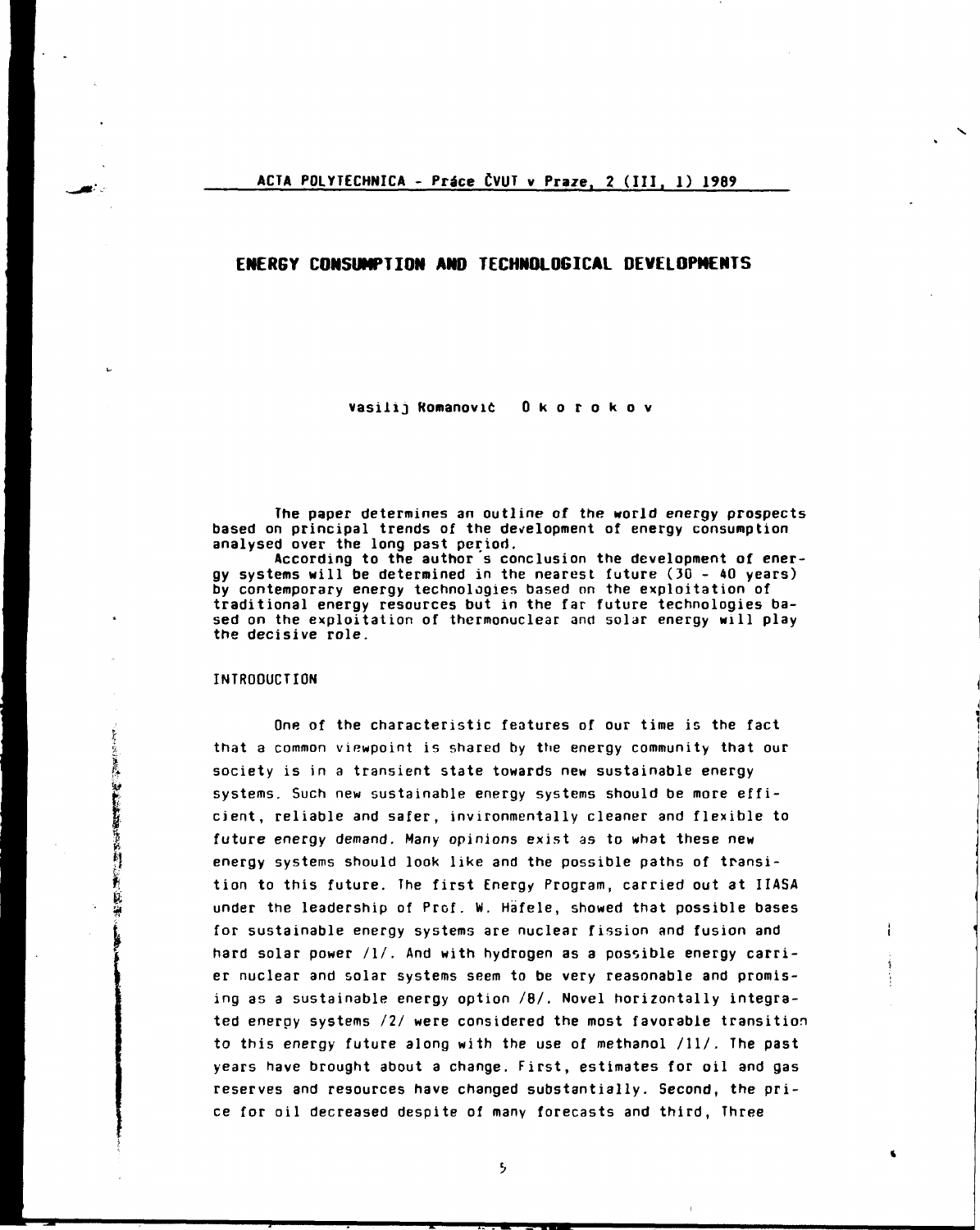#### **Vasilij Romat.ovic Okoroko v**

**Nile Island and Chernobyl caused serious debates about the future of nuclear energy. In spite of these new circumstances and considering old uncertainties about the future energy demand, it will be interesting to observe the historical human energy consumption**  and energy technology development. As the proverb states, the futu**re exists in the past, this exercise will help in assessing future energy development.** 

#### **HISTORICAL ENERGY CONSUMPTION AND FUTURE PROSPECTS**

Human societies **use** energy for **many** purposes. The **level** of energy **consumption** varies from country to country and region to region, depending on resource availability, technological development, economics and other factors such as lifestyle, culture, climatic conditions, etc. At present, total consumption of all forms of energy is very high (Fig. 1).

During the next half hour you spend reading this article about 250,000 tons of coal will be mined worldwide. During the same half hour, over 1.0 million barrels of crude oil, or about 150,000 tons, will be extracted worldwide and nearly 100 million cubic meter of natural gas will be pumped from wells or separated from crude oil. Further, U.5 billion kilowatt-hours of electricity will be transmitted from power plants - energy which could light up five billion  $100 \text{ W}$  light bulbs during that half hour (Tab. 1). Valued in pei capita terms, these energy flows amount to nearly 70 GJ annually, equivalent to about 2.5 ions of hard coal or 1.6 tons of urude oil for every inhabitant of this planet.

Ihroughout the history energy consumption has changed substantially (Tab. 2). There are at least seven stages of the energy consumption level which reflect human development (Fig. 2). The primitive man, about one million years ago, had only the energy content in the food he ate. The hunting man, who lived about 100,000 years ago, produced more food and used wood for heating and cooking. For these reasons his energy consumption increased. The primitive agricultural man, who lived about 5000 B.C., produced crops and used animal power for cultivation, and his energy consumption level was much higher than that for the hunting man. By 1400 A.D., the advanced agricultural man used already coal for heating and also water and wind power. This enabled him to produce more food and to trade his products. The industrial man of the

 $\epsilon$  to the contract of  $\epsilon$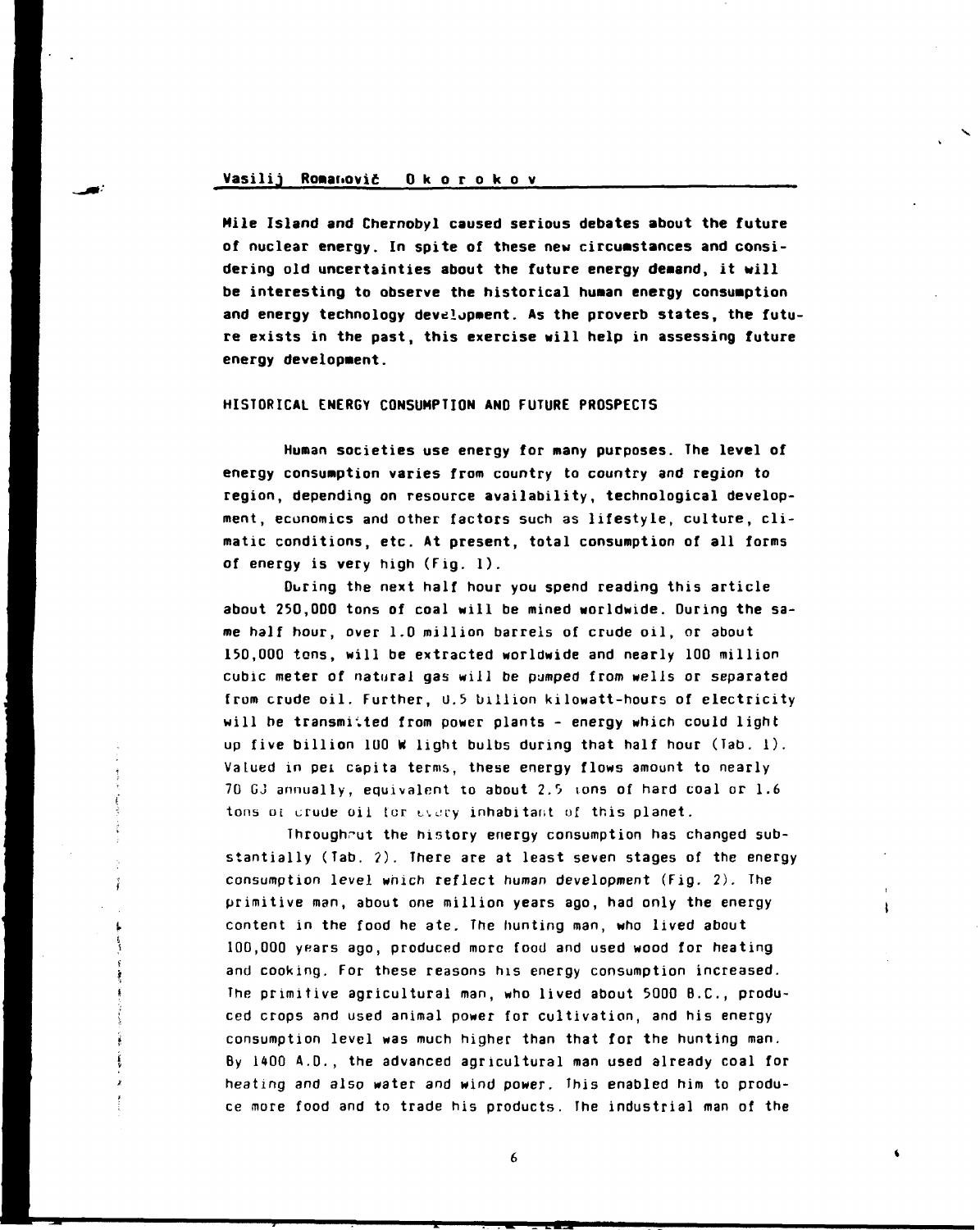$\ddot{\cdot}$ 

盐

女系の多種のあ

"我们的家庭学者"

から終わる



Fig. 1 Morld Energy Proven Reserves of Non-renewable Energy Sources and Structure of World Energy Consumption

 $\frac{1}{\sigma}$ 

4

 $\mathbf{a}$ 

医毒素

 $\blacksquare$ 

 $\bar{\mathbf{t}}$ 

|                              | Energy Flows, Worldwide, in |                     |                                          |  |  |
|------------------------------|-----------------------------|---------------------|------------------------------------------|--|--|
| Energy Sources               | Half an Hour                | One Hour   One Year |                                          |  |  |
| Coal $(t)$                   | 250,000                     | 500,000             | $4.4 \times 10^{9}$                      |  |  |
| Crude $oil$ $(t)$            | 150,000                     | 300,000             | $2.63 \times 10^9$                       |  |  |
| Natural gas (million $m^3$ ) | 100,000                     | 200,000             | $1.85 \times 10^{12}$                    |  |  |
| Electricity (kWh)            | $0.5 \times 10^{7}$         |                     | $1.0 \times 10^{9}$ 8.8 $\times 10^{12}$ |  |  |

Table 1 Global Energy Flows in 19B7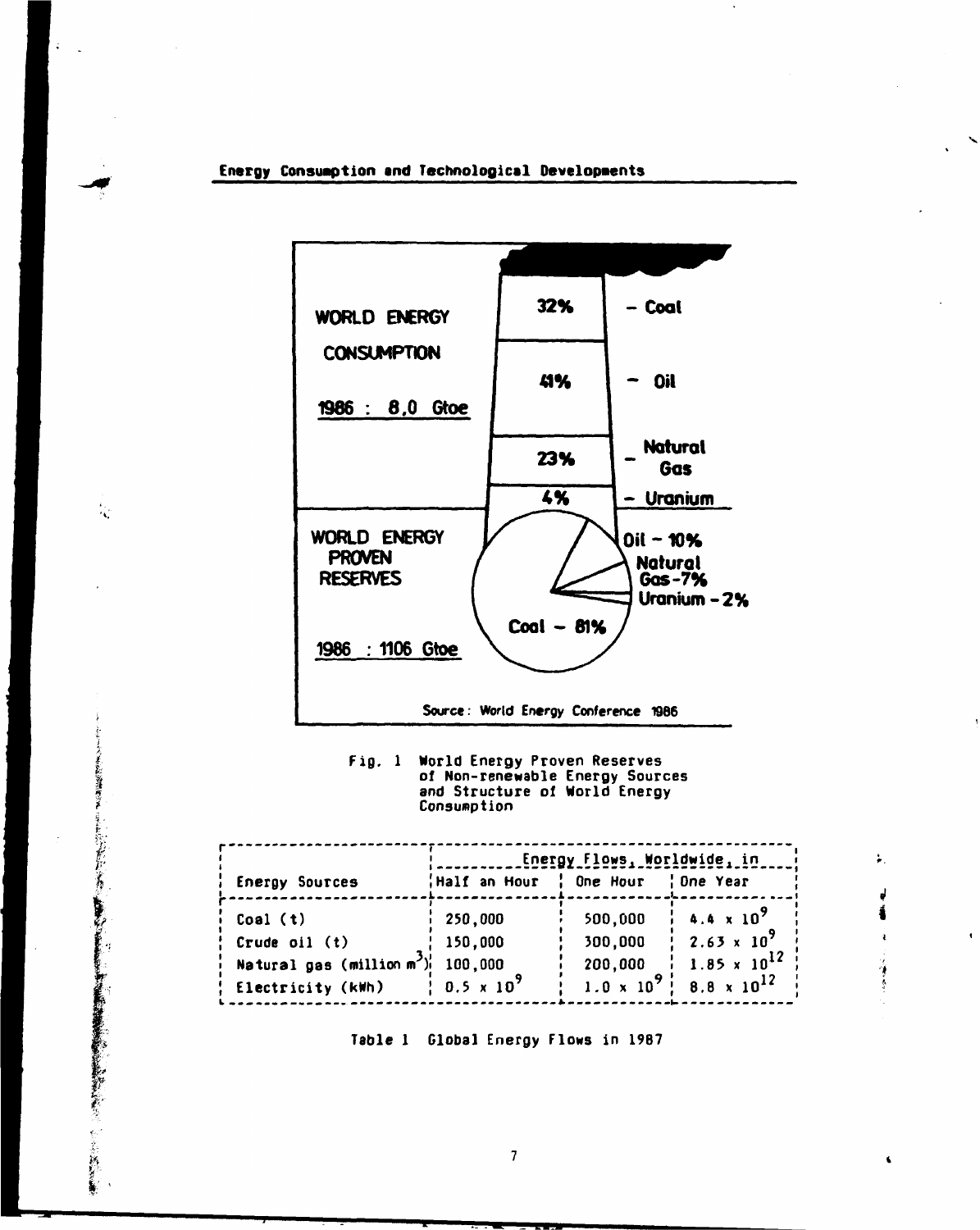$\ddot{\mathbf{z}}$ 



V. Okorokov, IIASA, 1988

|  | Fig. 2 Human Energy Consumption Throughout |
|--|--------------------------------------------|
|  | History - Baily per Capita Consumption     |
|  | $(1000$ kcal)                              |

|                                   |       | Daily Per Capita Consumption (1000 kcal) |                                     |                                  |     |
|-----------------------------------|-------|------------------------------------------|-------------------------------------|----------------------------------|-----|
|                                   | 'Food | Residential<br>and<br>Commercial         | Industry<br>and<br>Agricul-<br>ture | Trans-¦ Total<br>porta-'<br>tion |     |
| Primitive man                     | 2     |                                          |                                     |                                  |     |
| ¦Hunting man                      |       |                                          |                                     |                                  |     |
| (Primitive agricul-<br>itural man | 4     |                                          |                                     |                                  | 12  |
| Advanced agricul-<br>tural man    | 6     | 12                                       |                                     |                                  | 26  |
| Industrial man                    |       | 32                                       | 24                                  | 14                               | 77  |
| fechnological man                 | ١O    | 66                                       | 9 I                                 | 63                               | 230 |
| Universal man                     | 35    | 100                                      | 220                                 | 190                              | 545 |

 $\mathbf{I}$ 

 $\blacksquare$ 

Source: E. Cook, Scientific American, September 1971 Estimates by V. Okorokov, IIASA, 1988

Table 2 Fnergy Consumption Throughout History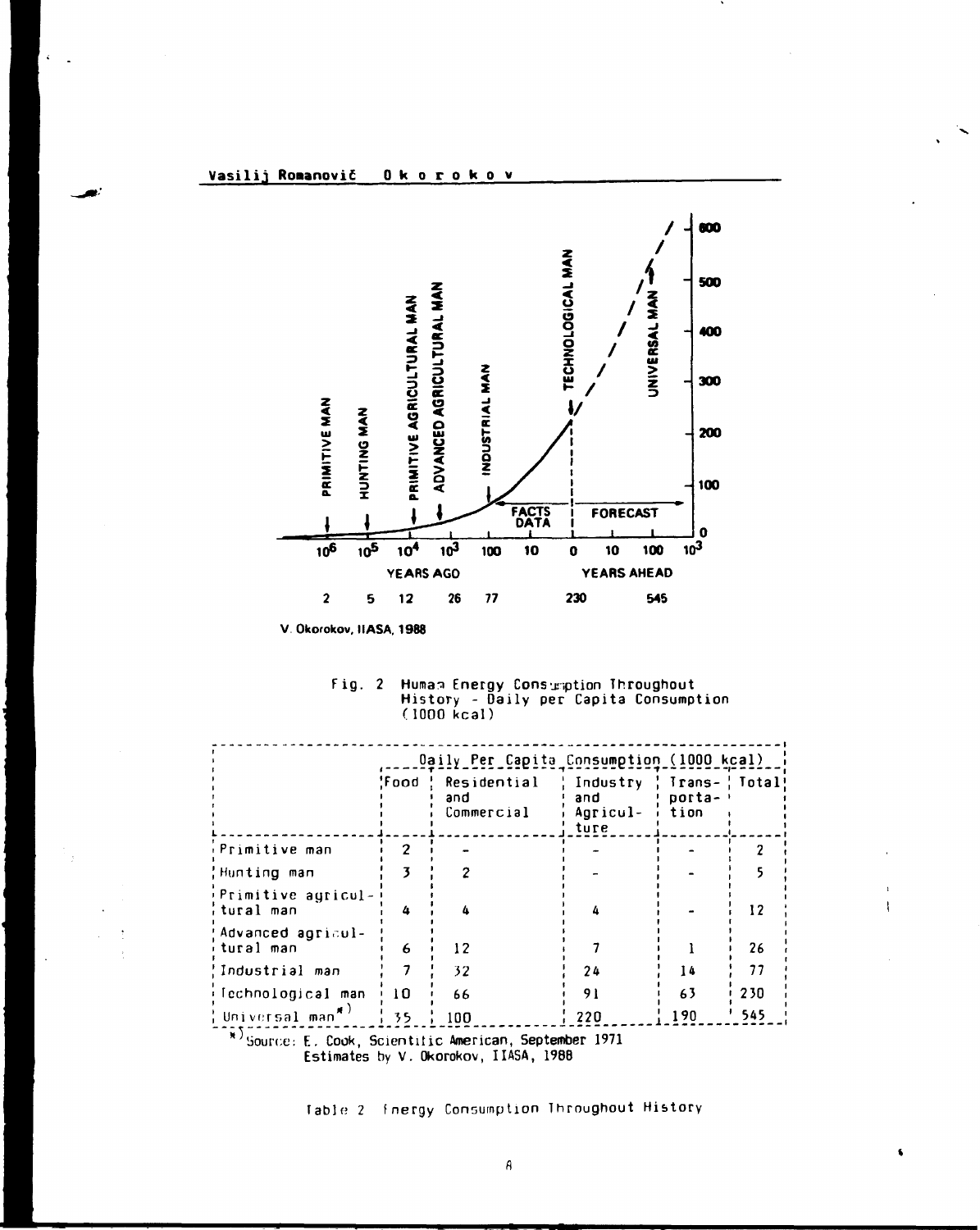#### **Energy Consuaption and Technological Development**

**late 19th century introduced the steam engine as a source for mechanical energy and added electricity as a new source for industrial development. Therefore, total energy consumption increased many times in comparison with the advanced agricultural nan. The modern technological man utilizes advanced steam and gas turbines, electrical engines and nuclear reactors as well as rockets as tools for technological development, improving his physical comfort and quality of life. As can be seen from the historical energy consumption data for the whole period of human existence, there was a con**tinuous growth in energy demand (Fig. 2). During the last two cen**turies this growth was substantial, vhich is the most revealing sign of mankind's rising civilization. And** *Xteve* are **no reason to interrupt this growth in the future, which we consider the seventh stage in the history of energy consumption.** 

**For many reason, the future energy** consumption must **be** considered **the most important stage in the** history of mankind. First of all, alterations to **the** natural resources will continue in order to use their energy more effectively, which will increase the future energy growth. Second, technological progress will continue in all directions of human activity - in agriculture, transportation, and industrial and residential areas. Great progress will be made also in space. The universal man will not only travel through the universe, but also do everything in order to use nature's forces in the most universal way. The universal man will consume much more energy than the technological man. As can be seen from Fig. 2, the daily per capita energy consumption in 100 years will be not less than 545,000 kcal, i.e., 2.37 times more than the daily energy consumption of the technological man. He will consume more energy for food production and its storage, for housing and transportation and for his innovative-technological activity, which will include agriculture, industry and commerce in their current meaning. More energy consumption will allow mankind many other activities, hard to envisage now. For example, using other planets and oceans as raw mineral basins and new energy sources and using deserts for agriculture and for growing energy production, etc. Energy is the blood of human activity and growing human activity provides new possibilities for increased energy production.

 $\hat{c}^2$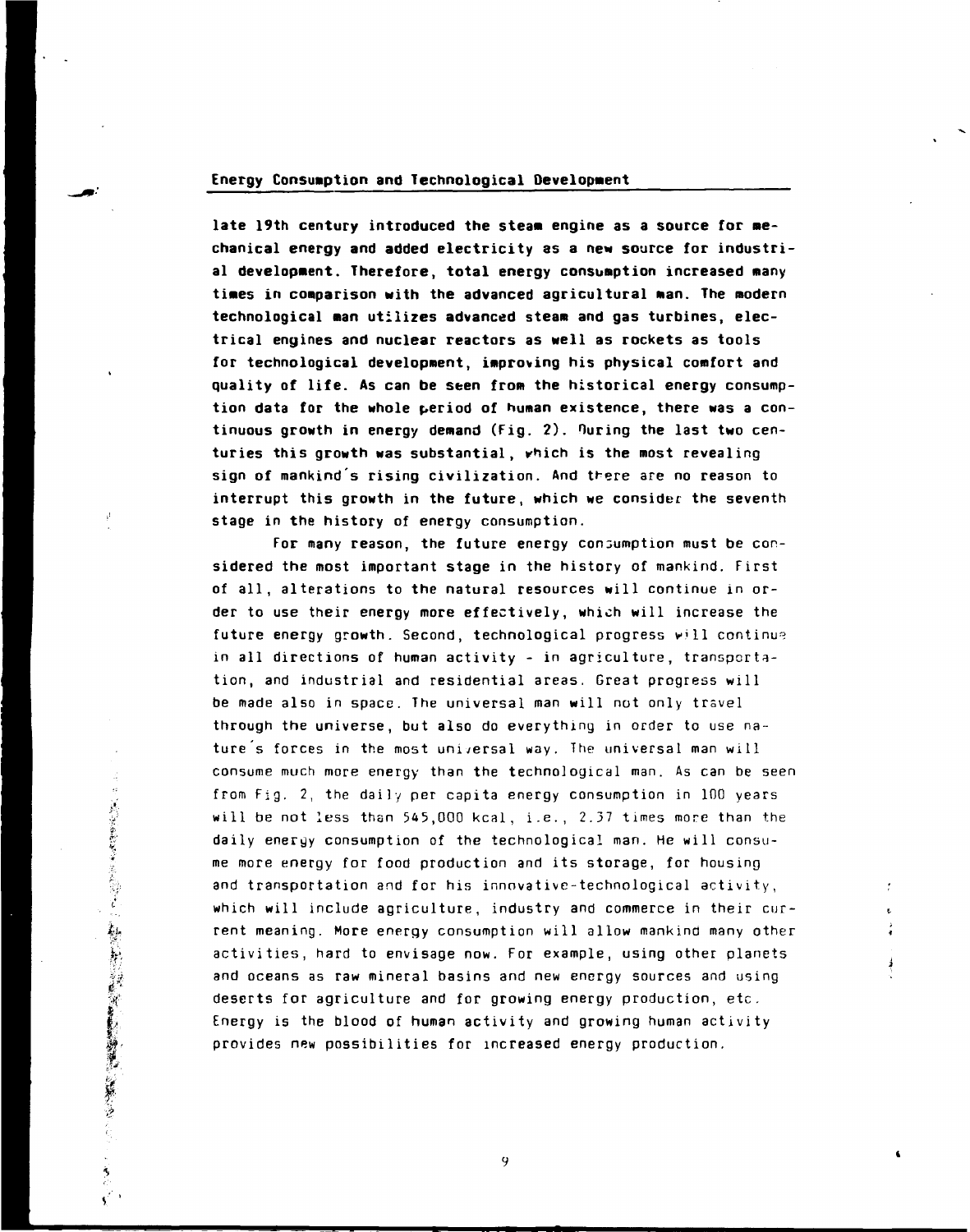#### **Vasilij Roaanovic Okoroko v**

#### **ENERGY CONSUMPTION ANO SUBSTITUTION**

**Each level of energy consuaption aas accoapanied by the corresponding priaary energy sources. The priaitive aan used only aild food in order to have energy for his physical activities. The hunting aan used wood as the aain energy source. The priaitive agricultural aan used fara waste and the advanced agricultural aan used aniaal, water and wind power. The industrial aan fulfilled his energy needs with coal and the technological aan uses natural gas and oil as the Main energy sources (Fig. 3). Following this way of thinking it is possible to conclude that the universal aan will use nuclear fusion and solar energy as the source with the highest energy content. Froa this observation one can conclude that growing energy consuaption is also accoapanied by the corresponding priaary energy sources with higher energy content (Fig. \*) . This observation also shows that at the early stages of energy consuaption aan used aostly local energy sources which were aore accessible and only at later stages aan used aore coaplicated energy sources like water power, coal and, of course, oil, gas, and nuclear.** 

-%

**The process of energy substitution does not have a consistent pattern. Consumption of previous energy sources continues although with a declining share. This is the result of related energy technology developaent, which will be discussed in the next section.** 

#### **BRIEF HISTORY OF ENERGY TECHNOLOGY DEVELOPMENT**

**Throughout the history, the growth of energy consumption was accoapanied by the energy-related technology developaent. On one side this growth was a result of the progress in energy technology development but on the other side it stimulated inventions. Energy-related technology developaent has a very long history. It started over more than one million years B.C., when the hunting man made use of fire. During this period many discoveries were made and many inventions were carried sat 'Tab. 3). The most important discoveries in energy development were made during the past two centuries (invention of the steam engine, discovery of electricity and nuclear power, etc.), which encouraged a dramatic increase in industrial and technological developments and their related energy consumption increases (Fig. 2). Energy technology develop-**

**10**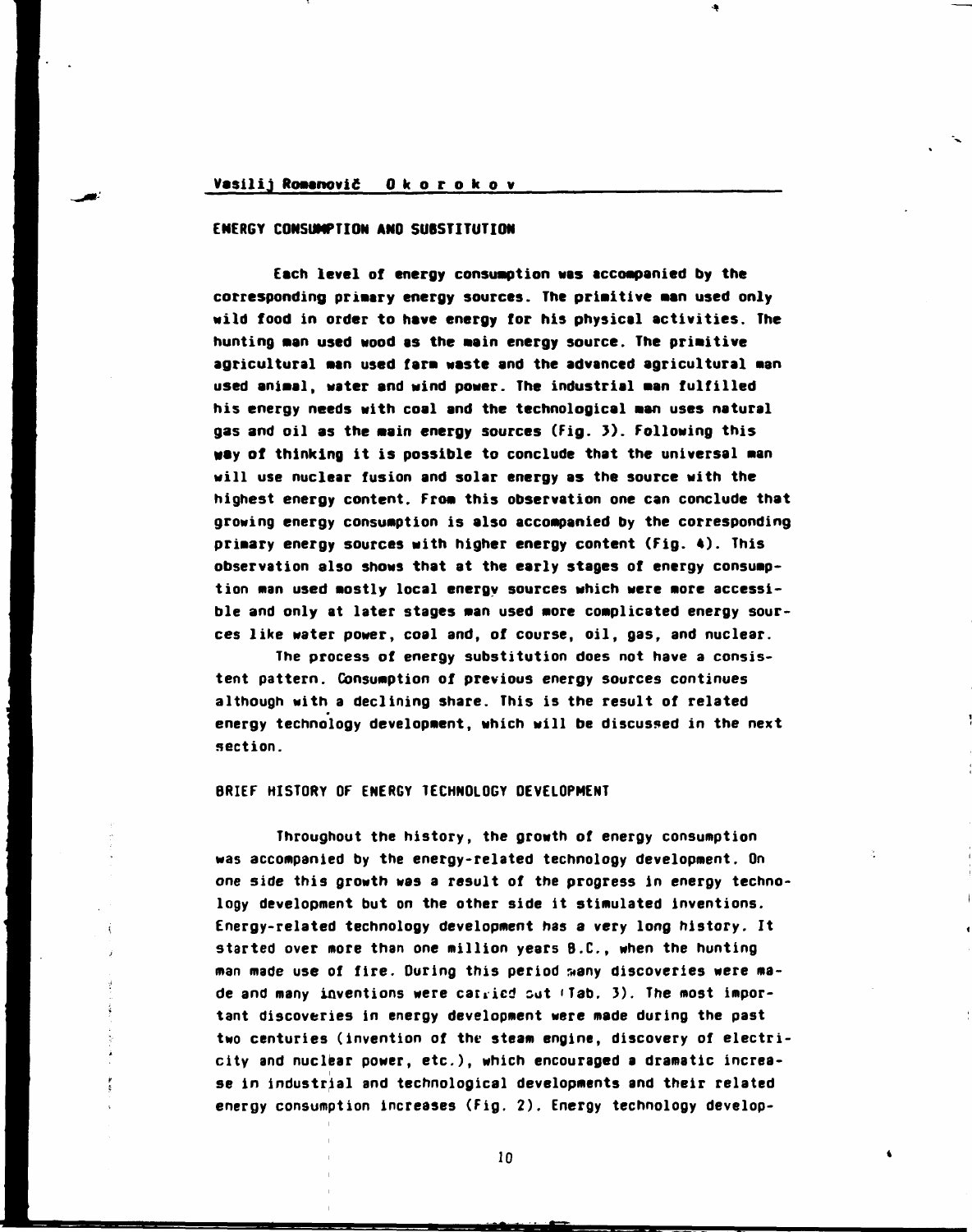**EnerQy Consumption and <sup>T</sup>echnologjcal Development** 

 $\mathcal{L}$ 

• %

| Event<br>Year<br>First use of stones as tools<br>$2$ million<br>First use of fire by hunter-gatherer societies<br>l million<br>Beginning of pottery<br>15000<br>Rise of cities, first use of metal, invention of wheel<br>3500<br>Invention of lever<br>1500<br>First tools made from smelted iron<br>1300<br>Chinese produced natural gas from 3000-ft wells and transported<br>1000<br>the gas in bamboo pipelines; gas was used for space heating and light<br>First use of pulley<br>700<br>First drilling for oil<br>400 |  |
|-------------------------------------------------------------------------------------------------------------------------------------------------------------------------------------------------------------------------------------------------------------------------------------------------------------------------------------------------------------------------------------------------------------------------------------------------------------------------------------------------------------------------------|--|
|                                                                                                                                                                                                                                                                                                                                                                                                                                                                                                                               |  |
|                                                                                                                                                                                                                                                                                                                                                                                                                                                                                                                               |  |
|                                                                                                                                                                                                                                                                                                                                                                                                                                                                                                                               |  |
|                                                                                                                                                                                                                                                                                                                                                                                                                                                                                                                               |  |
|                                                                                                                                                                                                                                                                                                                                                                                                                                                                                                                               |  |
|                                                                                                                                                                                                                                                                                                                                                                                                                                                                                                                               |  |
|                                                                                                                                                                                                                                                                                                                                                                                                                                                                                                                               |  |
|                                                                                                                                                                                                                                                                                                                                                                                                                                                                                                                               |  |
|                                                                                                                                                                                                                                                                                                                                                                                                                                                                                                                               |  |
|                                                                                                                                                                                                                                                                                                                                                                                                                                                                                                                               |  |
| Invention of waterwheel<br>$\frac{8.C.27}{A.0.250}$                                                                                                                                                                                                                                                                                                                                                                                                                                                                           |  |
| Chinese first to use water mills and gunpowder                                                                                                                                                                                                                                                                                                                                                                                                                                                                                |  |
| Windmills development by Arabs<br>600                                                                                                                                                                                                                                                                                                                                                                                                                                                                                         |  |
| First use of cannons in Europe<br>1118                                                                                                                                                                                                                                                                                                                                                                                                                                                                                        |  |
| Coal mining begun in Europe<br>1200<br>Rockets and hot-air balloons development in China                                                                                                                                                                                                                                                                                                                                                                                                                                      |  |
| 1230<br>Firewood and timber scarcity in England                                                                                                                                                                                                                                                                                                                                                                                                                                                                               |  |
| 1600<br>First distillation of coal gas                                                                                                                                                                                                                                                                                                                                                                                                                                                                                        |  |
| 1688<br>Shale oil produced in England<br>1694                                                                                                                                                                                                                                                                                                                                                                                                                                                                                 |  |
| Invention of steam engine by Thomas Newcomen<br>1712                                                                                                                                                                                                                                                                                                                                                                                                                                                                          |  |
| 1743<br>Water turbine development                                                                                                                                                                                                                                                                                                                                                                                                                                                                                             |  |
| Discovery of atmospheric electricity by Benjamin Franklin<br>1747                                                                                                                                                                                                                                                                                                                                                                                                                                                             |  |
| First automobile (three-wheeled steam-powered vehicle by<br>1769                                                                                                                                                                                                                                                                                                                                                                                                                                                              |  |
| Cugnot in France)                                                                                                                                                                                                                                                                                                                                                                                                                                                                                                             |  |
| Electric battery built by Volta<br>1800                                                                                                                                                                                                                                                                                                                                                                                                                                                                                       |  |
| 1802<br>First steam locomotive                                                                                                                                                                                                                                                                                                                                                                                                                                                                                                |  |
| 1831<br>Electric generator developed by Faraday in England                                                                                                                                                                                                                                                                                                                                                                                                                                                                    |  |
| Electric motor developed by Thomas Davenport<br>1834                                                                                                                                                                                                                                                                                                                                                                                                                                                                          |  |
| 1837<br>First electric automobile                                                                                                                                                                                                                                                                                                                                                                                                                                                                                             |  |
| First internal combustion engine (two cycle)<br>1860                                                                                                                                                                                                                                                                                                                                                                                                                                                                          |  |
| Bell invented telephone; Otto built first four-cycle<br>1876                                                                                                                                                                                                                                                                                                                                                                                                                                                                  |  |
| internal combustion engine                                                                                                                                                                                                                                                                                                                                                                                                                                                                                                    |  |
| Edison invented incandescent light bulb<br>1879<br>1881<br>hydroelectric power plant. Godalming, England                                                                                                                                                                                                                                                                                                                                                                                                                      |  |
| irst<br>1883<br>iteam turbine developed                                                                                                                                                                                                                                                                                                                                                                                                                                                                                       |  |
| 1894<br>liesel engine developed                                                                                                                                                                                                                                                                                                                                                                                                                                                                                               |  |
| 1895<br>Discovery of X-rays                                                                                                                                                                                                                                                                                                                                                                                                                                                                                                   |  |
| Wright brothers flew first airplane<br>1903                                                                                                                                                                                                                                                                                                                                                                                                                                                                                   |  |
| Invention of radio communication<br>1904                                                                                                                                                                                                                                                                                                                                                                                                                                                                                      |  |
| Einstein discovered the relationship between energy and<br>1905                                                                                                                                                                                                                                                                                                                                                                                                                                                               |  |
| $mass: E = mc'$                                                                                                                                                                                                                                                                                                                                                                                                                                                                                                               |  |
| 1927<br>First nonstop transatlantic flight from New York to                                                                                                                                                                                                                                                                                                                                                                                                                                                                   |  |
| Paris (Lindbergh)                                                                                                                                                                                                                                                                                                                                                                                                                                                                                                             |  |
| First regular television broadcast (Great Britain)<br>1937                                                                                                                                                                                                                                                                                                                                                                                                                                                                    |  |
| First atomic fission reactor (Chicago)<br>1942                                                                                                                                                                                                                                                                                                                                                                                                                                                                                |  |
| Atomic bomb used for the first time on human populations<br>1945                                                                                                                                                                                                                                                                                                                                                                                                                                                              |  |
| (Hiroshima and Nagasaki, Japan)<br>First electronic computer built for commercial applications                                                                                                                                                                                                                                                                                                                                                                                                                                |  |
| 1951<br>Hydrogen bomb exploded by the United States (first fusion bomb)<br>1952                                                                                                                                                                                                                                                                                                                                                                                                                                               |  |
| First commercial nuclear power plant in the USSR<br>1954                                                                                                                                                                                                                                                                                                                                                                                                                                                                      |  |
| First satellite launched in the USSR<br>1957                                                                                                                                                                                                                                                                                                                                                                                                                                                                                  |  |
| 1961<br>First J.Gagarin space flight                                                                                                                                                                                                                                                                                                                                                                                                                                                                                          |  |
| 1969<br>First lunar landing                                                                                                                                                                                                                                                                                                                                                                                                                                                                                                   |  |
| 1986<br>Discovery of high temperature superconductor                                                                                                                                                                                                                                                                                                                                                                                                                                                                          |  |
| 1987<br>Nuclear fusion ITER project signed in Vienna                                                                                                                                                                                                                                                                                                                                                                                                                                                                          |  |
| Near                                                                                                                                                                                                                                                                                                                                                                                                                                                                                                                          |  |
| Many inventions are at the doorstep (superconductivity etc.)<br>future                                                                                                                                                                                                                                                                                                                                                                                                                                                        |  |
| Distant<br>Many scientific and technological inventions to come                                                                                                                                                                                                                                                                                                                                                                                                                                                               |  |
| future                                                                                                                                                                                                                                                                                                                                                                                                                                                                                                                        |  |

Table 3 Brief History of Energy-Related Development

**t** 

ţ.

ť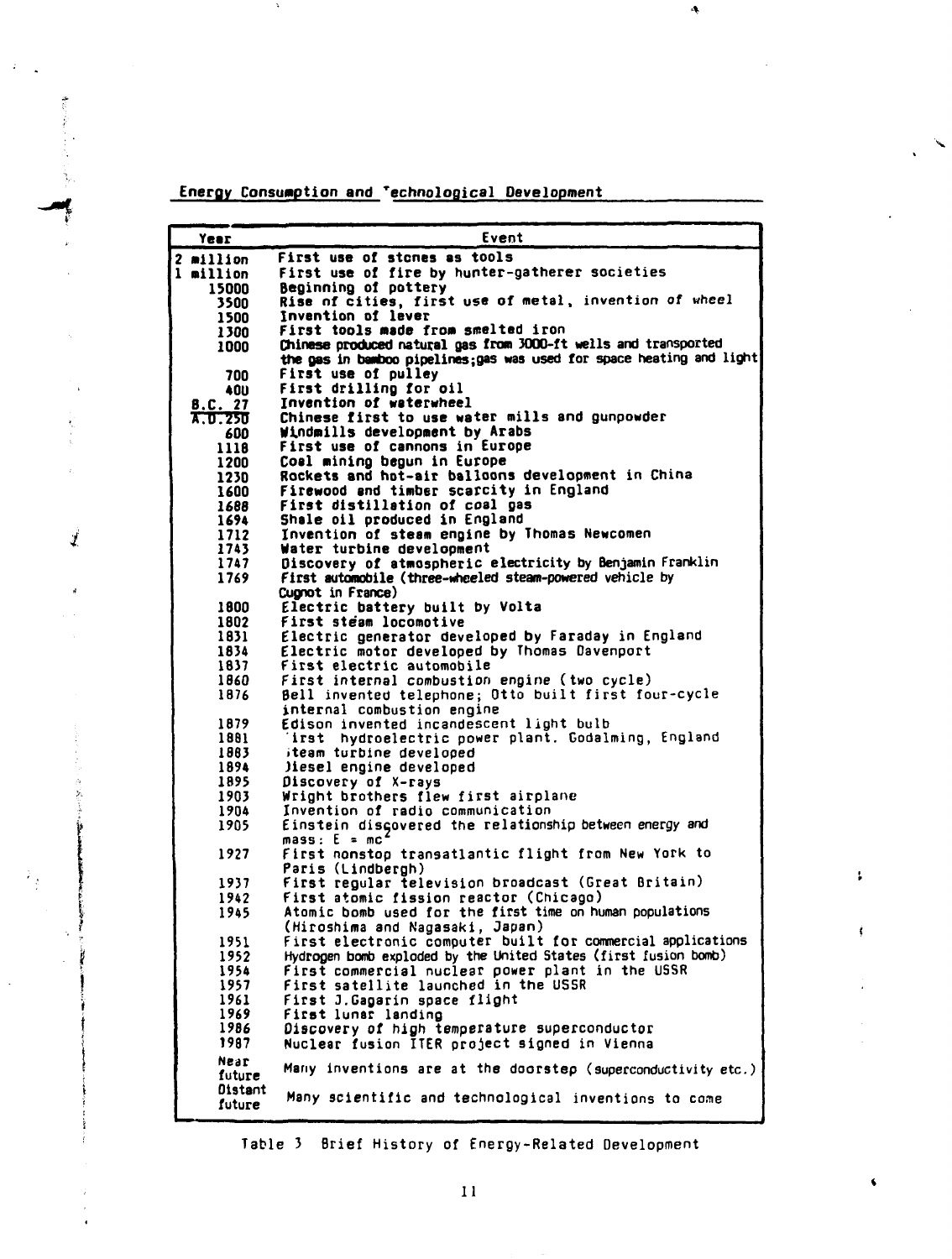Present Past  $\rightarrow$ ← Future 400 **ANY** Non-renewable sources Substantial contributions Deuterium<sup>e</sup> Fusion to man's energy needs: Renewable sources Lithium-6 DAILY PER CAPITA CONSUMPTION (1000 KCAL) **COOL LOCAILY important energy sources** Solar energy **Example Insignificant as energy sources** Tidal energy C 300 Uranium-238 and thorium 232 **OSS** Uranium-235 Geothermal energy Shale oil and tar sands 200 Oil and gas , , Coal **Books** Wind power Water power 100 Animal power Cultivated food Wood and vegetable material Wild food  $\mathbf 0$  $10<sup>6</sup>$  $10<sup>4</sup>$  $10<sup>2</sup>$  $10<sup>4</sup>$ 10<sup>6</sup>  $10<sup>2</sup>$ 10 Years into the future Years into the past

Fig. 4 History of Energy Sources Substitution and Prognoses for the Future (Source: Earl Cook, Technology Review, MIT, December 1972.<br>V. Okorokov, IIASA, 1988)

 $\overline{z}$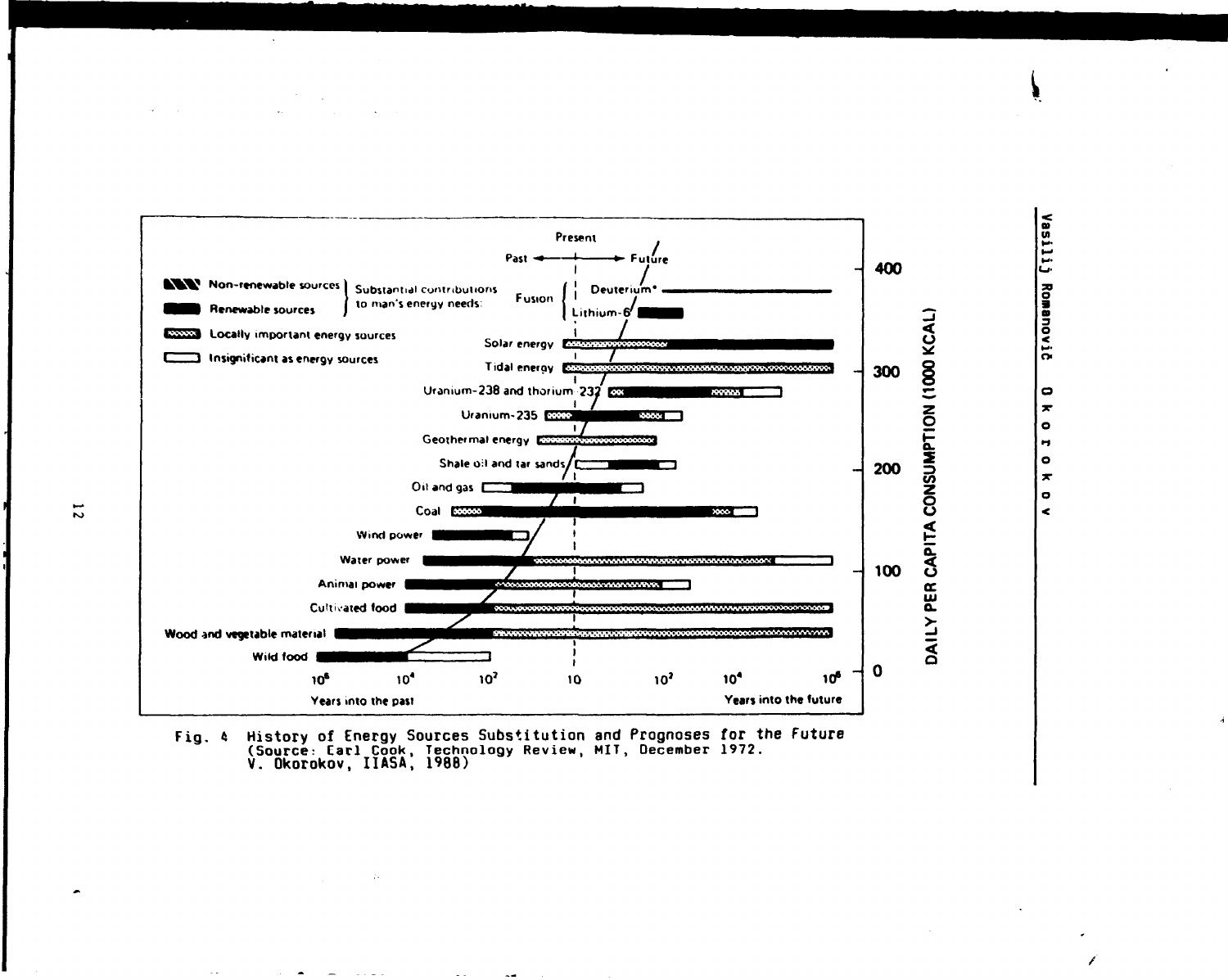





۱)

 $-3.0146$ 

ŧ

こうしょ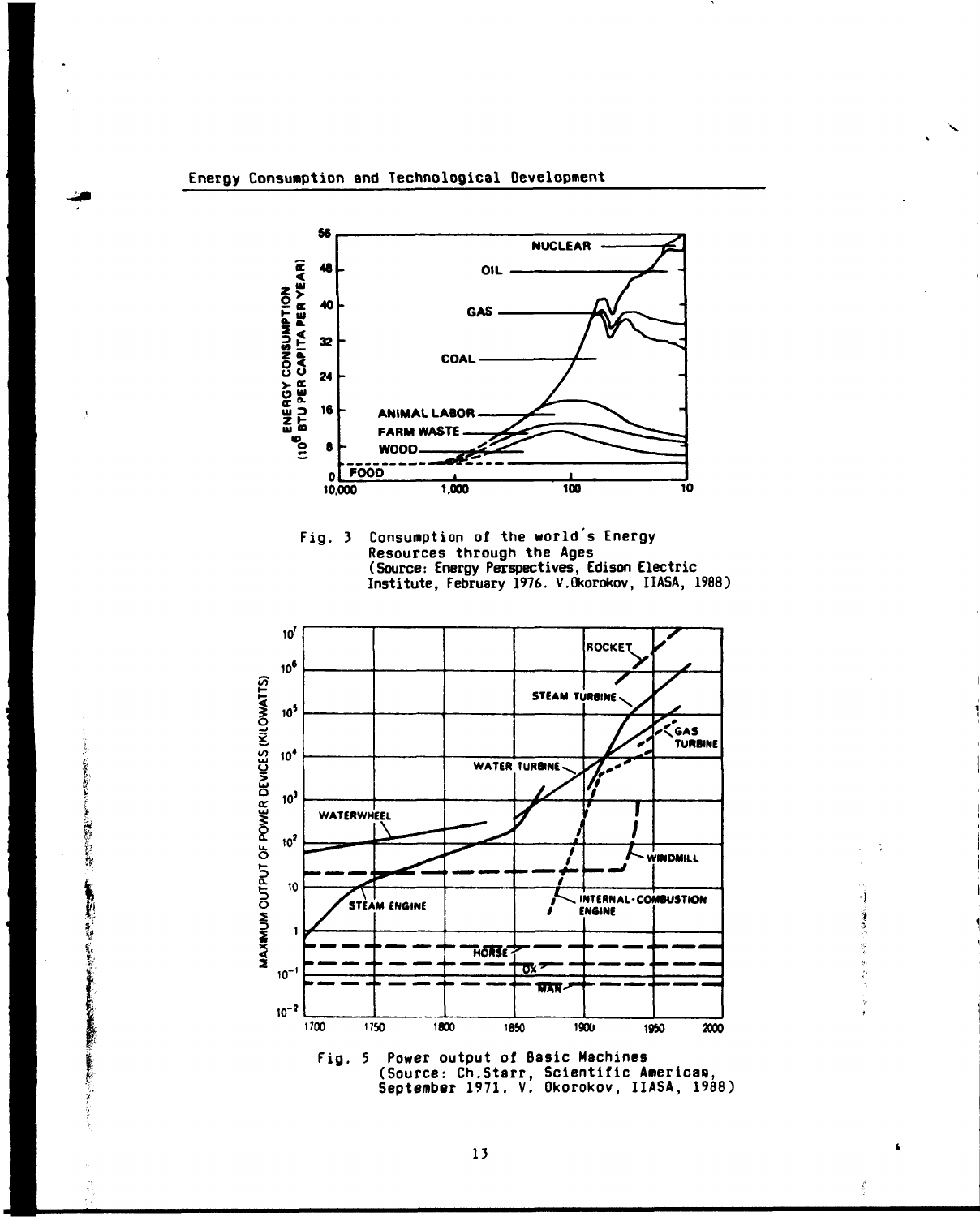#### **Vasilij Romanovic Okoroko v**

**ments cane about in two ways. The first resulted in an increase in the number of machines and the second in an increase of the power output of a certain Machine (Fig. 5). For example, for the steam engine and its successor, the steam turbine, the total increase in power output has been more than six orders - from less than a kilowatt to more than a million. This process of energy technology development will continue. Many inventions are now at the doorstep (superconductivity etc.) and many scientific and technological inventions are to come.** 

'\*

#### **SOCIOECONOMIC FEATURES OF ENERGY DEVELOPMENT**

**The specific features of today's energy development are of economic, social and ecological nature. The most characteristic property is the continuous growth of energy consumption and, as was mentioned, there are no reasons to stop this growth. But this continuous growth in energy consumption is accompanied by a declining energy intensity, due to technological progress on one hand to energy conservation policies on the other. Growing energy consumption is also accompanied by an increasing share of high quality, final energy carriers. Electricity, oil and oil products, natural gas and gaseous products are energy carriers which all tend to increase their share in the final energy balance. And this tendency will continue because high quality energy carriers are needed in order to ensure a continuous social and technological progress. Another reason for this is the need for harmony between energy development and environment. There are many ways to achieve such harmony which will not be discussed here in detail. One way in this direction are the low-waste (emission free) energy production systems based on the integration of different forms of energy production /2, 10/ and on low-waste energy technologies. We believe that such future integrated energy systems will dominate not only from an environmental point of view but also because of the increased need for an efficient use of primary energy sources. The consumption of clean, renewable energy sources like wind, hydro and others, will increase also due to the mentioned reasons, but they will only cover local needs. The use of these renewable energy sources on a global scale is unlikely in the foreseeable future.** 

**One of the most important features of future energy development will be, technologically, the rationalization of energy consum-**

**14**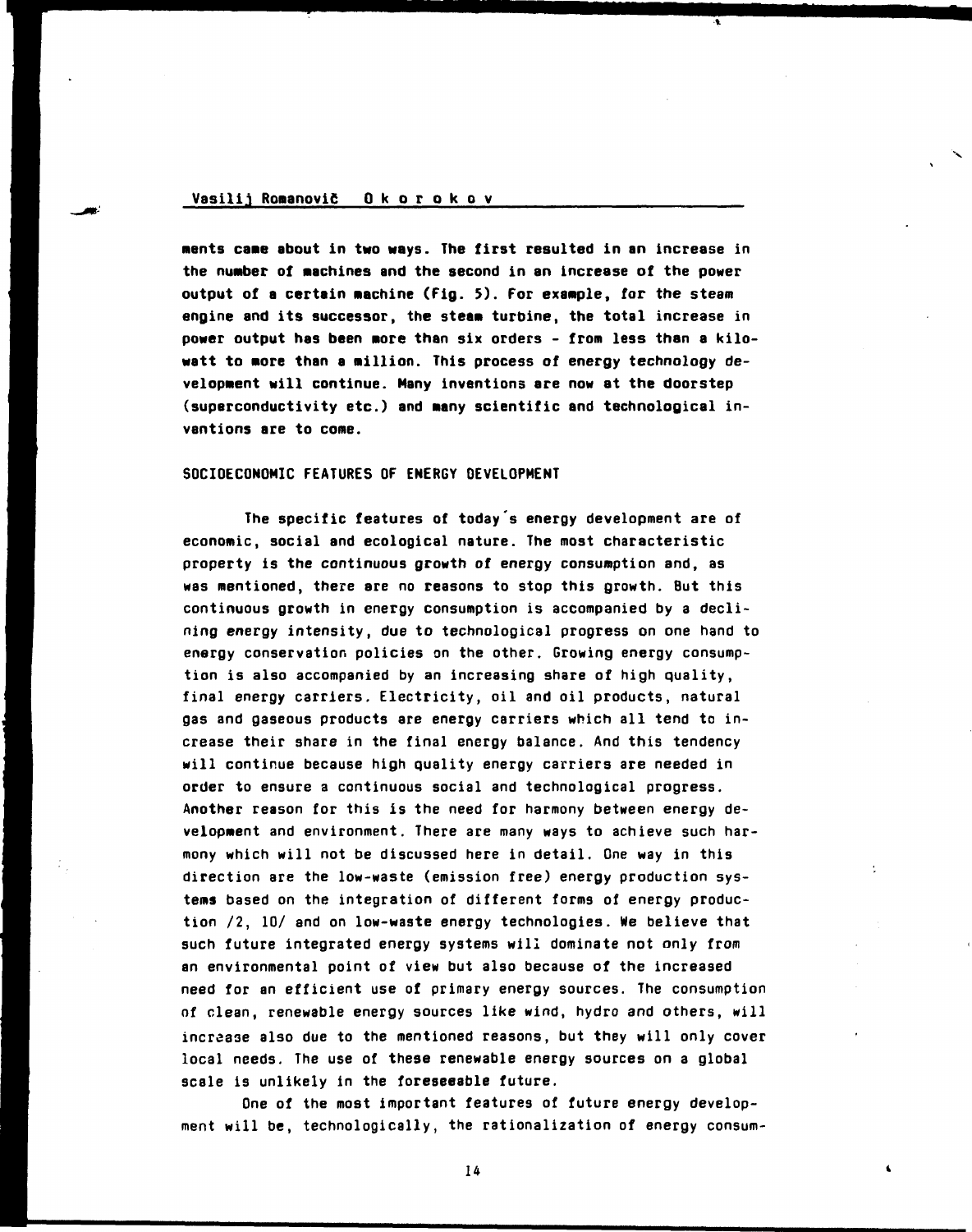#### **Energy Consumption and Technological Development**

**ption, possible with the implementation of computers in energy systems operation and control. Socially, the integration of different energy production systems will also assist in the rationalization of energy consumption.** 

-%.

#### **FUTURE ENERGY FORECASTS**

**It is obvious now that energy forecasts are very unreliable because future energy development depends on many economic and social factors which are unknown at present. Many forecasts are of limited value /4, 7/. Despite this fact we would like to give some highlights concerning the future energy developments, keeping in mind the proverb, which says that tne future exists in the past. As mentioned, energy consumption will continue. The present world**  energy consumption exceeds 8.26 Stoe per year. The total world pro**ven energy reserves are 1106 Gtoe /13/. Assuming an increasing energy consumption with annual rates of 1-2** *%,* **then the world proven energy reserves will be exhausted in one hundred years (Fig. 6). Of course, this estimate is relative due to the possible technological progress, which will increase the reserves, and the discoveries of new energy resources. But it does not matter at what period the world proven energy reserves will be exhausted, during the next 80 or 120 years. It is obvious that in the foreseeable future all traditionally exploited proven energy reserves will be exhausted and we will have to use alternative energy sources. As can be seen from Fig. 6, in the long-term future there are only two primary energy sources, which are able to meet the demand of the growiny energy consumption, namely, nuclear fusion and solar. The energy potential of these sources is high enough to maintain the continuity of energy services during the next one million years or so. But what primary energy sources will maintain the continuity of the service in the short- and medium-term, let's say, during the next 25- -30 and 50-70 years? The answer to this question depends on the availability of traditionally used energy sources and their technological, economical, ecological and social conditions of exploitation. In order to answer this question it is necessary to consider the above mentioned factors. Let us try to do this.** 

*\b*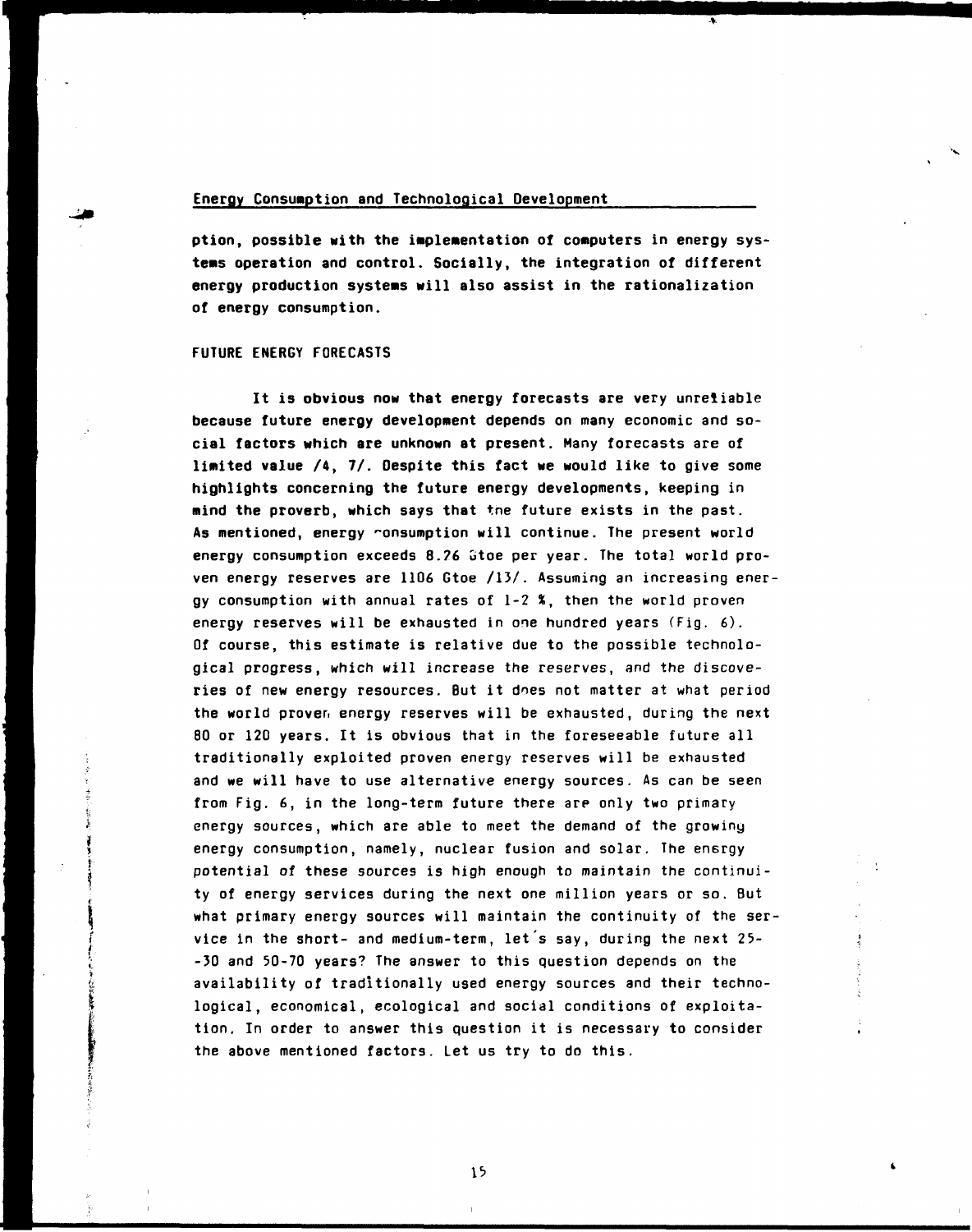

 $Fig. 6$ History of World Energy Consumption<br>and Prospects for the Future

#### AVAILABILITY OF FOSSIL ENERGY SOURCES

The energy potential of the proven fossil energy sources is high enough to meet the growing energy consumption of mankind during the next century. It is very possible also that during this period the current proven world energy sources will increase. Additional utilization of renewable energy sources, e.g., hydro and wind, will also extend the time horizon of the traditionally used energy sources. Therefore, from the availability point of view no great changes are expected in the world energy consumption pattern.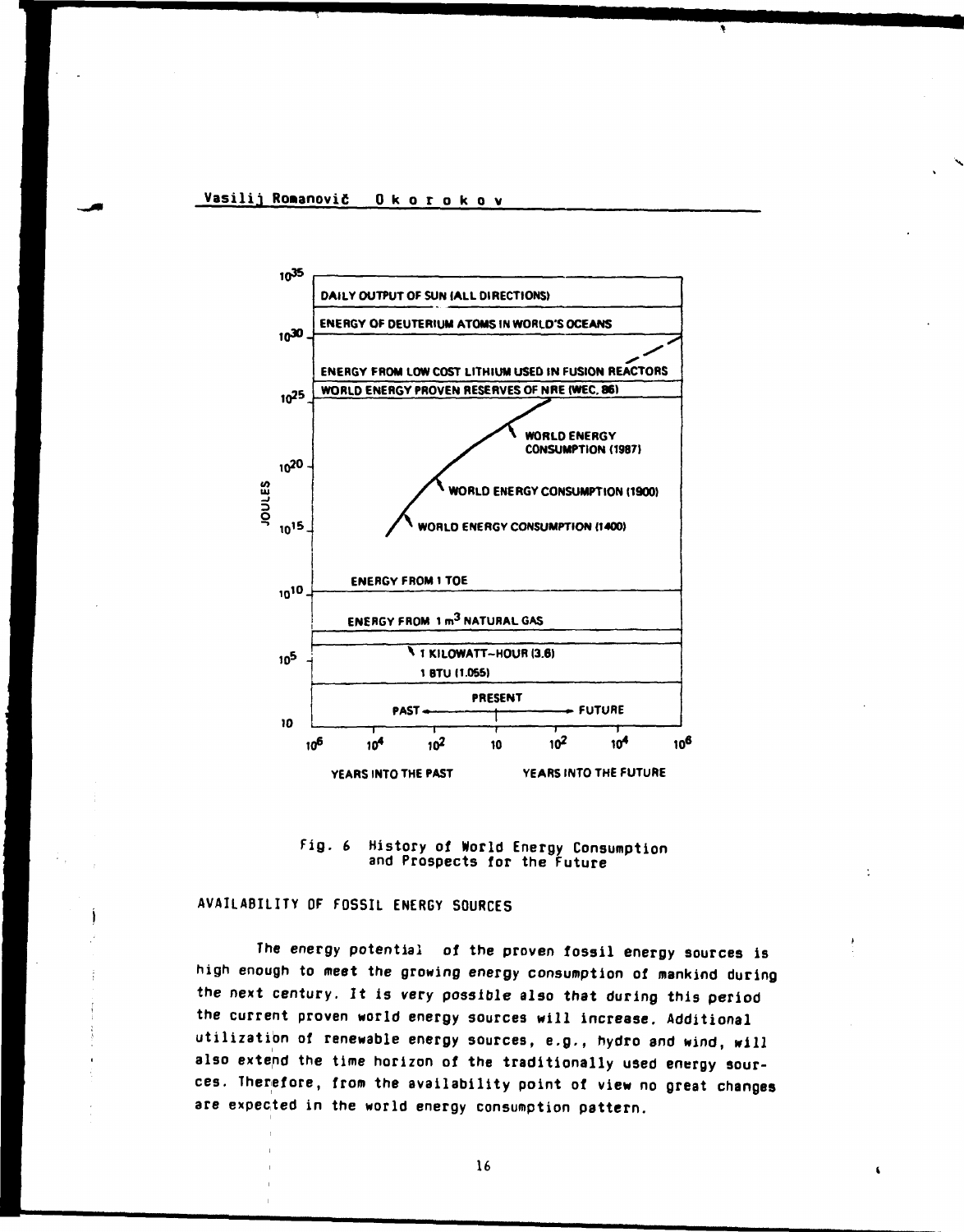#### **Energy Consumption and Technological Development**

#### **TECHNOLOGICAL PROSPECTS**

3

**There are many technologies on the world energy market, the traditional ones and the new ones. Among the traditional technologies, the oil, natural gas, coal and hydro based utilization of these technologies have good prospects. Nuclear technologies have not the experience as the traditional ones, and their technological potential is not fully expanded yet. There are many indicators that the next generation of nuclear technologies will have much more advanced technical and economic properties than the today's have /4, 5/. There are many new energy technologies like MHO generation, photovoltaic power generation, fuel cell power generation, etc., which are on the world energy market, but their technical properties cannot compete with the traditional technologies. There are also many well-known technologies based on alternative energy sources, e.g., wind, solar, geothermal, but today's level of their technological development is not sufficient to provide the continuity of the growing energy demand. Hence, for the near-and medium-term, there is no evidence that the traditionally used energy technologies will be replaced by the new ones. Only one new energy technology, nuclear, has promising future prospects.** 

t

#### **ECONOMICS OF ENERGY SUBSTITUTION**

**Production costs for one unit of traditionally used primary energy sources are now less than those for one unit of the new energy sources. With one exception, and this is nuclear energy. Nuclear energy competitiveness has suffered because of increased standards for reliability and safety. The renewables, e.g., wind, solar, geothermal, due to their low economic potential, can only be considered additional energy sources. Therefore, it is unlikely that the situation will change in the near- or medium-term.** 

#### **ECOLOGICAL PROSPECTS**

**Ecological requirements for future energy development will increase to a great extent. The anthropogenic energy flow is equal to or more than that of the natural energies,e.g., thermal gradients of oceans and surface, tides, etc., and in the next century it will exceed the level of natural energies (Tab. 4). The ecological impact** 

**17**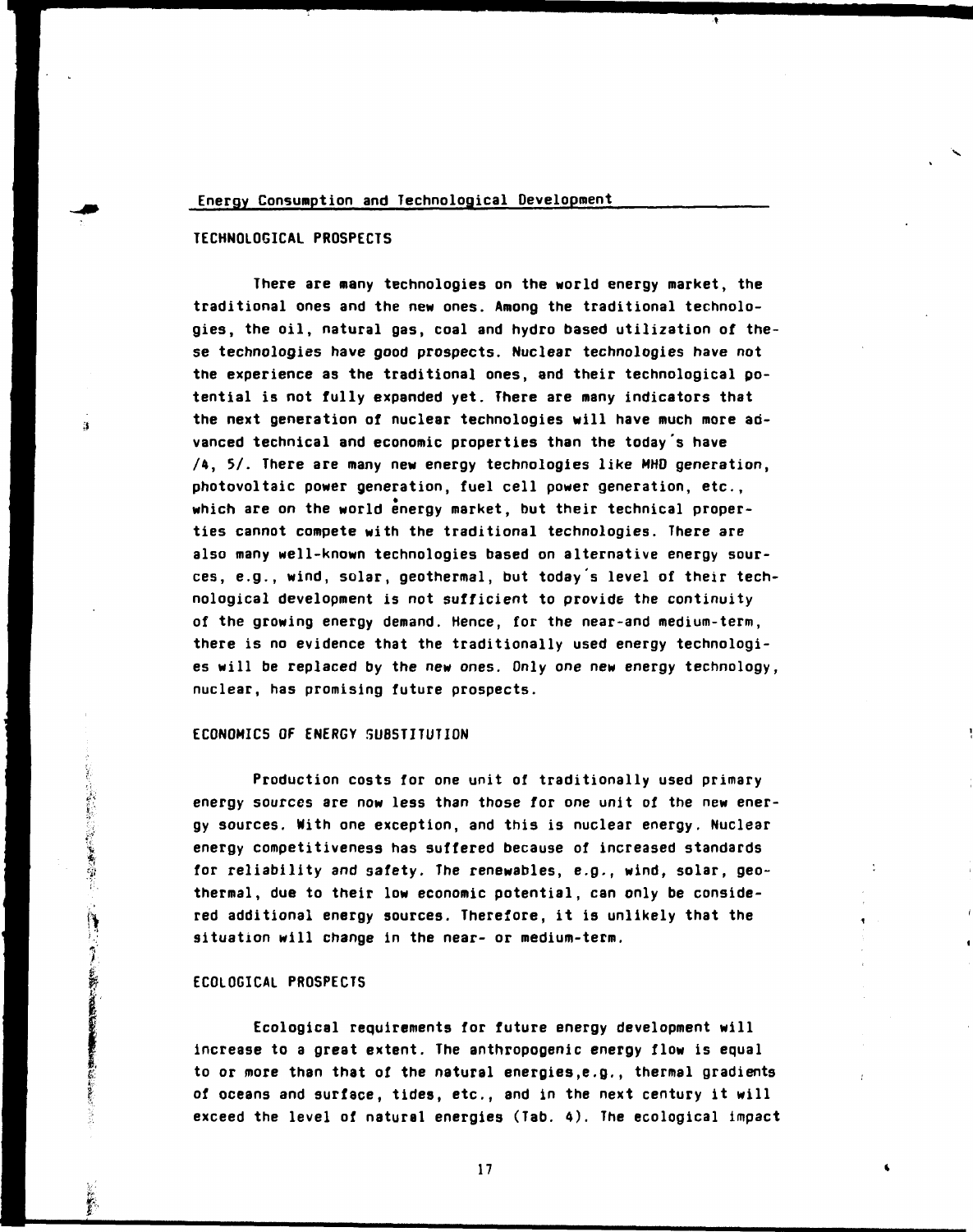**Vasilij Romanovic Okoroko v** 

|                                            |                | Energy (TW)                      |  |  |
|--------------------------------------------|----------------|----------------------------------|--|--|
|                                            | At.<br>Present | Middle of<br><b>Next Century</b> |  |  |
| Anthropogenic Energy                       |                | $6.0 - 7.0$ $55.0 - 100.0$       |  |  |
| Capacity of Power Plants                   | 2.5            | $25.0 - 40.0$                    |  |  |
| Thermal gradients of oceans<br>and surface |                | $2.0 - 2.5$                      |  |  |
| Tides and low tides                        |                | $5.0 - 6.0$                      |  |  |
| Hurricanes (tornadoes)                     |                | $20.0 - 30.0$                    |  |  |
| <b>Earthquakes</b>                         |                | $25.0 - 40.0$                    |  |  |
|                                            |                | (and more)                       |  |  |

**Table 4 Comparison of natural and Anthropogenic Energy Flows** 

**of current energy systems is very high and will increase in the future, if energy production will continue to be based on existing technologies and traditional primary energy sources. Future energy development will take at least three different directions. First, under equal conditions, preference will be given to the clean energy sources, e.g., natural gas, nuclear and others. Second, current technologies Mill be improved in quick response to the increasing ecological requirements. Third, no waste or low waste technologies will enter the energy market, many of them are at the pilot stage today /4/. It is very likely that for the near-term the first two directions will be taken, but for the medium term the third option will determine the energy development.** 

#### **SOCIAL ASPECTS**

**Energy development has both positive and negative social effects. First of all, energy development is a pre-condition for economic and social development thereby improving the living standard. Throughout the history, increasing energy consumption has dramatically changed the structure of human activities; man's leisure time and formal education has increased but time spent for his working activities has decreased substantially (Fig 7). Also the life expectancy of mankind has greatly Increased: from 18 years for the primitive man to more than 75 years for the technological man. Along with this, also the quality and variety of food and goods** 

**IB**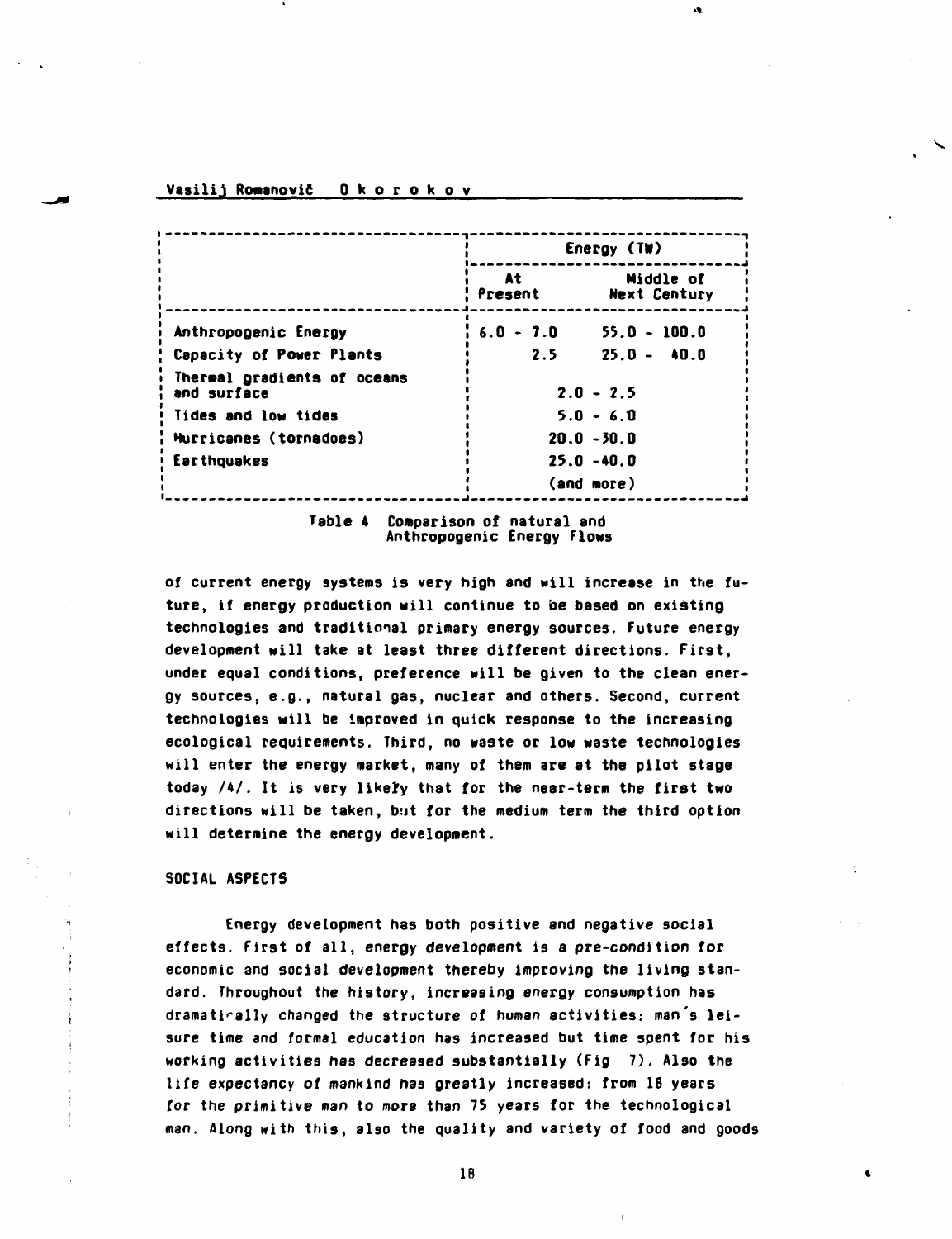

#### Energy Consumption and Technological Development

 $\mathbf{r}$ 

The started

7



Ċ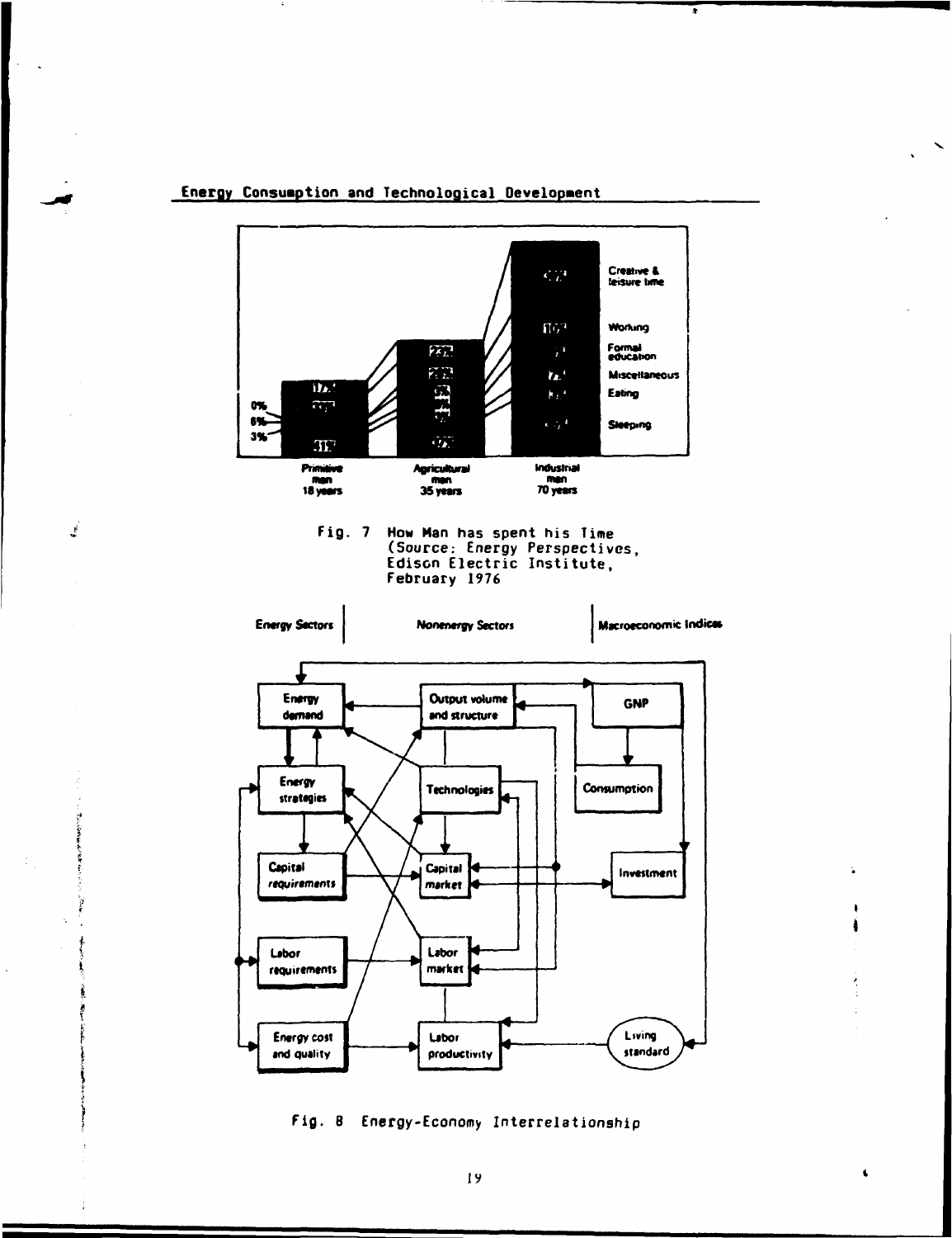#### **Vasilij Romanovic Okoroko v**

used have increased: from natural products to a variety of complicated products with many useful properties. Living space, environment, and travel distances also have changed - the primitive man only knew his **cave and immediate** surrounding whereas today's man knows the whole world, due to modern transport and communications systems. And the universal man will know the universe. First steps in this direction **have** been made by space flights, landing on the moon, etc. These positive social changes will continue to have influence on future  $2rqy$  development thereby still increasing energy consumption, particularly the consumption of energy sources with high energy content and quality, e.g., nuclear energy, natural gas and oil products, electricity, etc.

But energy development also has negative social impacts. The infrastructure of the current energy systems consists of many components requiring different processes - from the extraction of raw materials and fossil fuels to the energy production in its different forms. Development of an energy complex infrastructure requires big amounts of capital, material, and labor resources, due to the complicated energy-economy interrelationships (Fig. 8). Assessments made in the USSR for the energy complex requirements of a national economy show that over 30 % of all capital investments in industry and more than 19 X of the aggregate capital investments of the whole economy are allocated to the development of fuel and power production systems /6, 10, 12/. To this should be added considerable investments allocated to supply energy to branches which are not part of ths energy sector, e.g., boiler stations, small-size power plants, etc. For the operation and future development of the energy systems, 6-8 X of the gross output for machinery production and  $11-12$  % for construction materials are used directly; but if we take into account all material inputs of the relate, economic sectors, the share of the energy complex in the consuming industrial products can grow two to six times /12/. The continuous capitaland material intensive growth of the energy complex and the related increasing share of national resources consumption can result in an decrease of the national income growth rates and particularly in decreasing consumption funds. Calculations have shown that a growth of this share from 14-20 X can result in slower annual average increment rates for the national income by 0,1 X and that for the consumption fund by 0.2 %, under a more intensive economic development, and by 0.25 and 0.7, respectively, under a more extensive develop-

20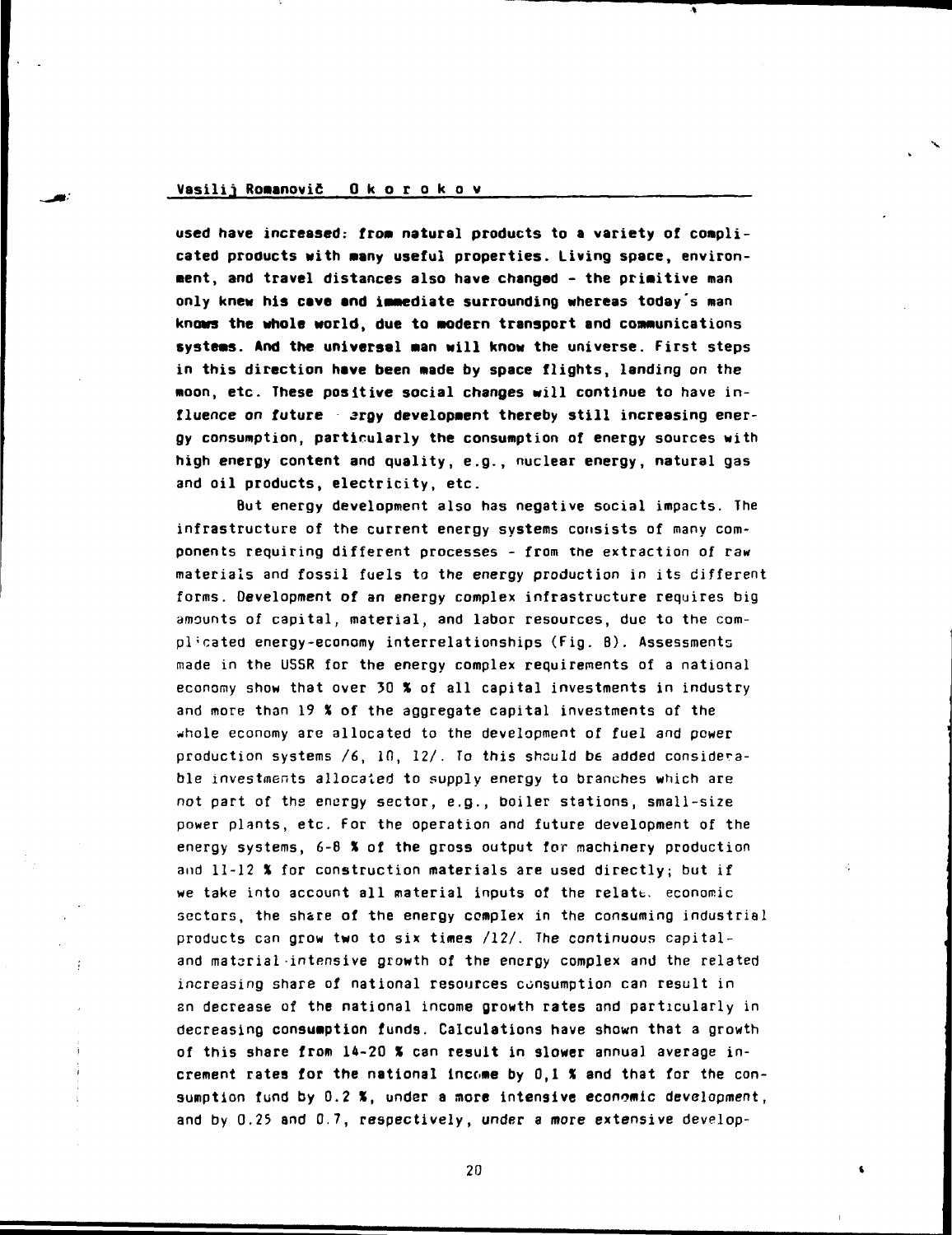#### **Energy Consumption and Technological Development**

**ment. If the share in national resources consumption of the energy**  complex exceeds 25 %, then it will be likely to cause some dispre**portions in the development of the national economy /9/. Considering**  this social effect, it will be preferable to have a less capital**and material-intensive energy development.** 

\*

**But there is still another negative effect, the so-called social instability /107. Each component of an energy system is subject to social instability but their relative importance depends on the energy system and the type of fuel used. Social instability is caused by two factors: direct and indirect damage due to emissions at all stages of energy production, and the potential damage due to possible failures, accidents, explosion, etc. Direct and indirect damages are of stable character and exist as long as energy systems are operating; potential damage has a probability character: it may or may not be. The accident probability for a single power plant is very small but increases with the number of power plants. The amounts of raw materials and fossil fuels used for energy production today are enormous. The annual global fuel consumption amounts to about 10 billion tons of coal equivalent. Potential damage due to possible accidents along the energy chain (tanker accidents, gas and oil pipeline explosions, power plant failures, etc.) is probably equal or higher when compared to wars, natural cata**strop'es, and others (tornadoes, etc.). Accidents which occurred **during the last years (Three Mile Island, Chernobyl) witness that damage caused by such events is very high and must be considered in the decision making process.** 

**The direct and indirects costs of power generation can be calculated, but it is very difficult to estimate social instability costs for each component of the energy system: direct and indirect damage due to emissions and potential damage due to possible accidents. There are many reasons for the ineffective assessment of social instability costs. First, the information basis for such assessments in general is inadequate due to uncertainty, complexity, and the lack of systematic management of this problem. Second, the importance of such an assessment became evident only in the last years, when the consequences of social instability turned into social hazards.** 

Today's decision makers do not have reliable methods of esti**mating social costs for electricity production. The public, from a social point of view, estimates the costs of electricity produc-**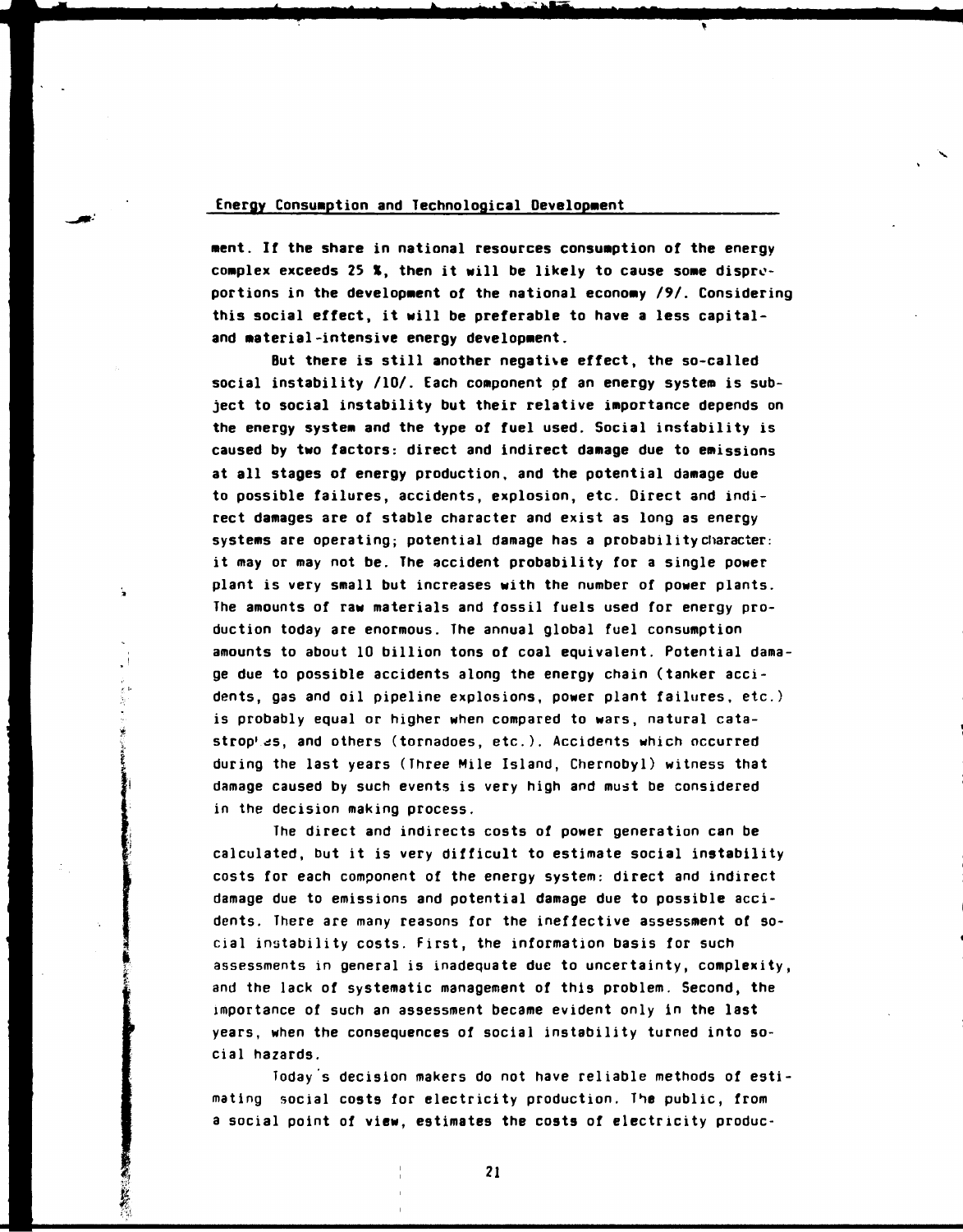| Type of<br>Energy             | Energy<br>Significance   yes/no | Renewable | Air          | <b>Water</b><br>$P011$ . $P011$ . | Land<br>Impact | Visual<br>Poll. | Thermal<br>Poll. | Wilderness<br>Impact | Noise<br>Poll. |
|-------------------------------|---------------------------------|-----------|--------------|-----------------------------------|----------------|-----------------|------------------|----------------------|----------------|
| <b>Oil</b>                    |                                 | N.        | 3            | $\mathbf{2}$                      |                |                 | $\mathbf{2}$     |                      | $\mathbf{2}$   |
| <b>Natural gas</b>            |                                 | N         |              |                                   |                |                 |                  |                      |                |
| <b>Coal</b>                   |                                 | N         |              | 3                                 |                | $\mathbf{z}$    |                  |                      |                |
| Synfuels                      | Exp.                            | N         |              | 3                                 |                | $\mathbf{2}$    |                  |                      | $\mathbf{2}$   |
| Nuclear fission<br>(normal)   | $\overline{2}$                  | N         |              | ı                                 |                |                 | 2                |                      |                |
| Nuclear fission<br>(accident) |                                 | N         |              |                                   |                | ?               | 3                |                      | 7              |
| Nuclear fusion                | Exp.                            | ?         | ?            | ?                                 | 7              | ?               | 2                |                      | 7              |
| Geothermal                    |                                 | ?         | 1            |                                   |                | 2               |                  |                      |                |
| Solar                         | 2                               |           | 0            | 0                                 |                |                 | n                |                      | 0              |
| Hydro                         |                                 |           | 0            |                                   |                |                 |                  |                      | п              |
| Wood                          |                                 |           |              |                                   |                | $\mathbf{2}$    |                  |                      |                |
| Wind                          |                                 |           | $\mathbf{O}$ | O                                 |                | 2               | n                |                      | 7              |
| <b>Biomass</b>                |                                 |           |              | 1                                 | $\mathbf{2}$   |                 |                  |                      | Π              |
| <b>Tidal</b>                  |                                 | ?         | $\mathbf 0$  |                                   | 0              |                 | п                |                      | 0              |
| <b>OTEC</b>                   | Exp.                            |           | O            |                                   | 0              |                 |                  |                      | O              |
| Wave power                    | Exp.                            |           | $\mathbf{a}$ |                                   | $\mathbf{0}$   | $\mathbf 2$     | Ω                |                      |                |
| Conservation                  | з                               |           | (indoor)'    | O                                 | 0              |                 | n                | n                    | n              |

Table 5 Environmental Analysis of Various Energy Resources

(Exp., experimental; 0, negligible; 1, some; 2, considerable;<br>3, very much; 4, extreme; ?, unknown.<br>Source: Based on a chart developed by Jane Albee, Vermont Technical College,<br>Randolph Center, VT.)

٠.

 $\overline{z}$ 

 $\sim$ 

 $\sim$  $\sim$ 

 $\sim 10^7$ 

ை**ு நிலையுள்ளதல்?! ஐவேல் விருவிட்டியில் பிட்டியில் பட்டு??? அவ்வாற்பிட கல்லி பிரைவையும் உடிய பட்டில் <sup>பிர</sup>ிட்டிட்டிட்டிட்டு**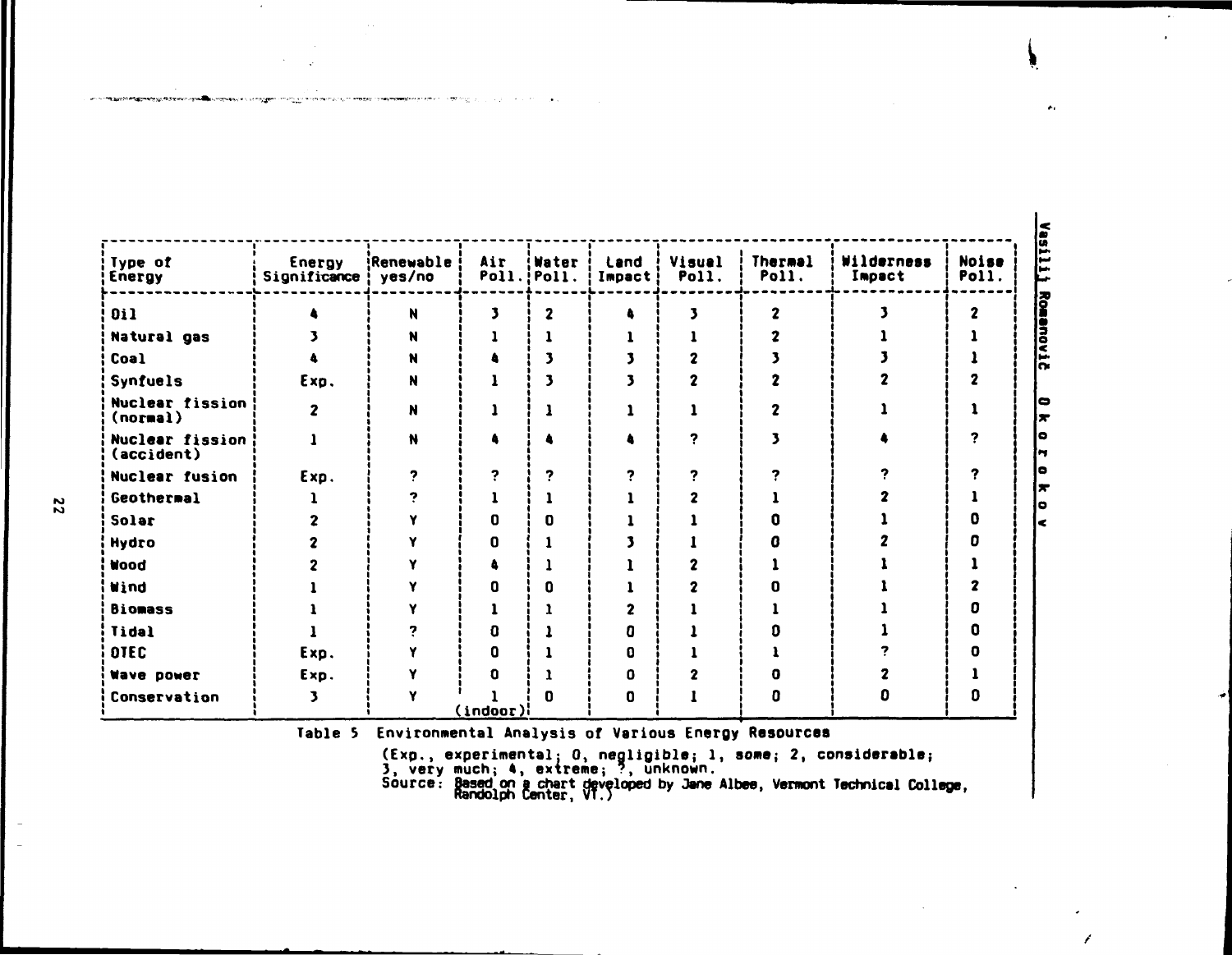

 $\ddot{}$ 

Î.

 $\mathbf{\hat{A}}$ 

ş

 $\blacksquare$ 

Ĵ

このままの中では日本の日本を見ているので、「このもののです」を、「この「この」を、「この」を、「この「この」を、「この」を、「この」と、「この」と、「この」と、「この」と、「この」と、「この」と、「こ

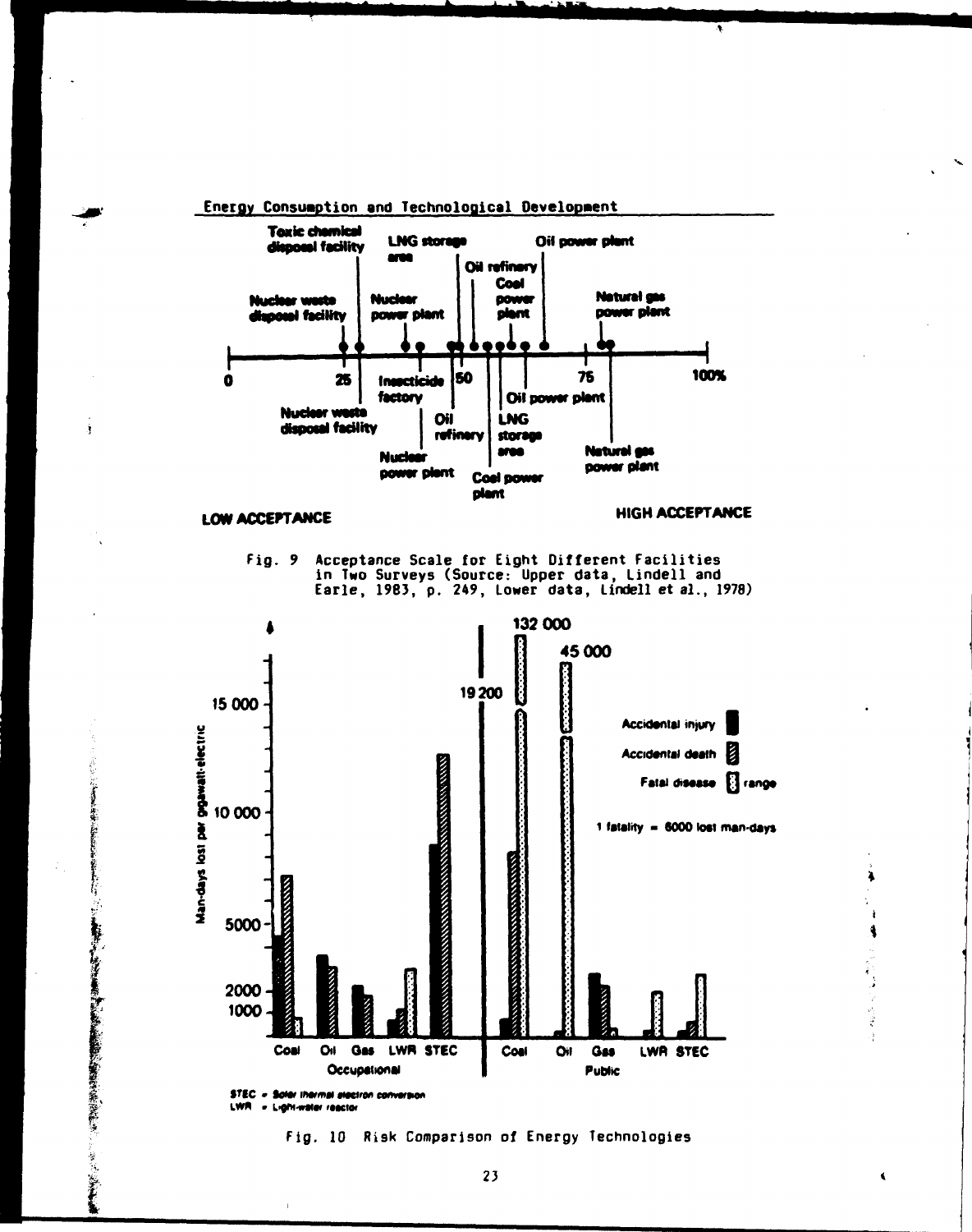#### **Vasilij Romanovic Okoroko v**

**tion Measured by the level acceptance. Figure 9 and Table 5 give a comparison of the level of public acceptance for different facilities. It can be seen that the level of acceptance for nuclear power plants is auch lower than that for coal power plants, despite the occupational health hazards associated with electricity production for those two plants (Fig. 10). It seems that in the future social costs and social acceptance will play a »urn bigger role than in the past. The development of nuclear energy (e.g., in Austria, Sweden, the USA, etc.) and coal-fired power stations (e.g., Poland, the GDR, etc.) show that these social factors Must be taken into consideration already in the near-term.** 

#### Reference s

- *ill* H a **f** e 1 **e, W. et al.:** Energy in **a** Finite **World.** Cambridge, 1981
- *111* H a f e 1 e, **W.;** B a r n e **r t,** H.; **M** e s s n e r, S. ; Strubegger, M.; Anderer, J.: Novel integrated energy systems: the case of zero emissions. In Sustainable Development of the Biosphere, *V.* C. Clark and R. E. Munn. eds. Cambridge University Press, 1986
- /3/ H a f e 1 e, W.: Fast breeder futures after Chernobyl. Energy Exploration and Exploitation 1987, No. 5, pp. 415 - 434
- /4/ H ä f e 1 e, W.: Energy Systems in the 21st Century and the Significant Role of Nuclear Energy. Paper presented at the 21st JAIF Annual Conference, April 15-15, 1988, Tokyo
- /5/ H a r m s, A. A.: Preference Characterization of an Evolutionary Nuclear Energy Systematic. Paper presented at the Task Force Meeting on Technical and Economic-Ecological Aspects of Siting New Energy Technologies, October 12-14, 1988, Sopron. Hungary
- */(•/* M a k a r o v, A. A. et al. : Tendencies and Methods of Forecasting Energy Development (Russ.). Energoatomizdat. Moscow 1987
- *111* Manne , A. S.jSchrattenho l zer , L.; The International Energy Workshop. A progress report. OPEC Review 12 0988), No. 1, pp. 35 - 48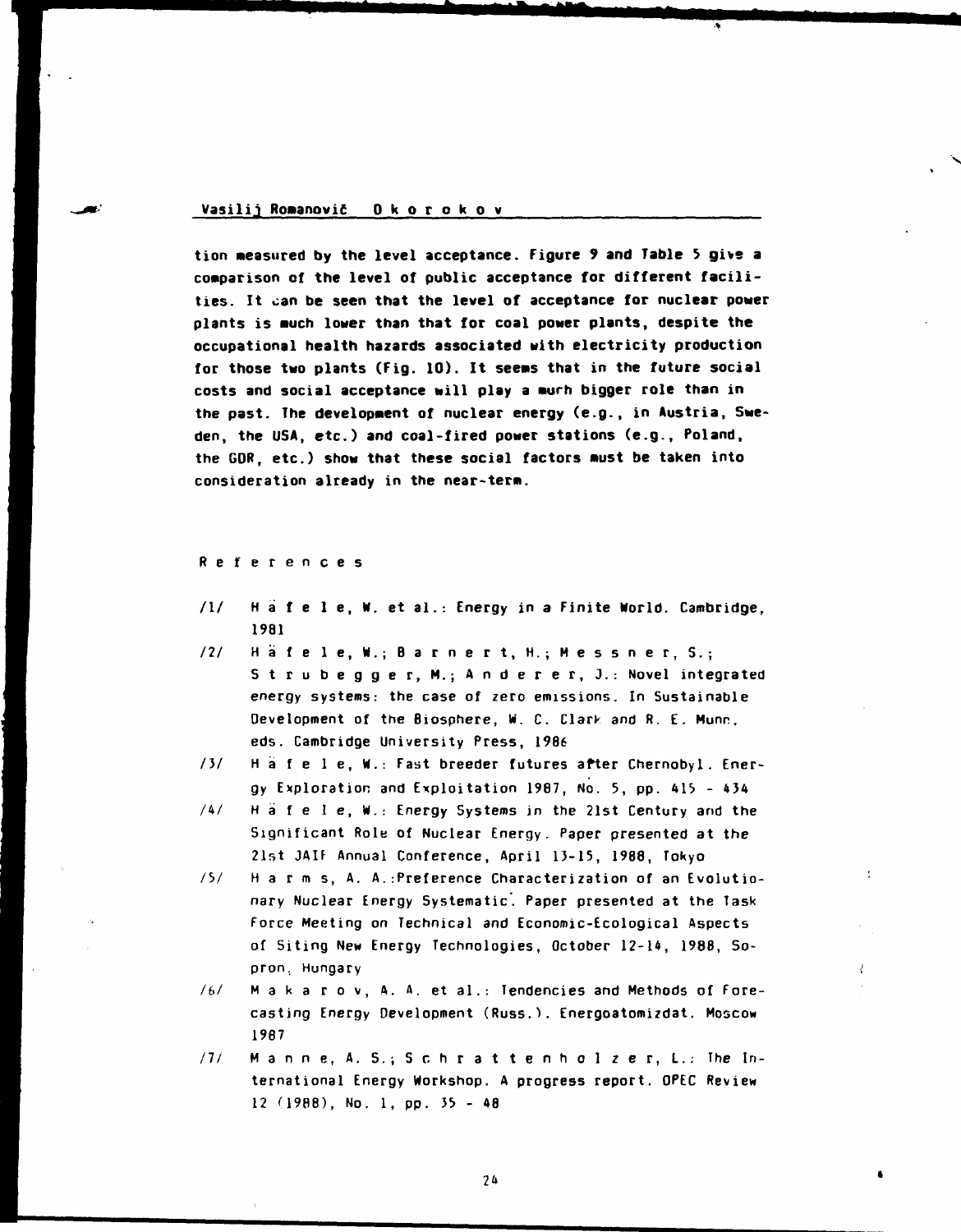#### **Energy Consumption and Technological Development**

- **/8/ Harchetti , C : When will hydrogen come? International Journal of Hydrogen Energy 10 (1985), No. 4, pp. 215 - 219**
- **/9/ Okorokov , V. R.: Tasks and problems of the optimization of energy systems development (Russ.) Izvestia AN SSR. Energetika i transport. 1985, No. 5**
- **/107 Okorokov , V. R.: The integrated energy-chemical and energy-technological systems: the trend of developing power plants and industrial processes with low-cost production and minimal emissions (Russ.). Proceedings of the 12th International Conference on Industrial Energetics, Prague 1987**
- **/ll/ Rogner , H-H.: Long-term energy projections and novel energy systems. In The Changing Carbon Cycle - A Global Analysis,** *3.* **R. Trabalka and 0. E. Reichle, eds. Springer Verlag, New York, Berlin 1986**
- **/12/ Vartazarova , L.S.: The efficiency of energy (Russ.) Izvestia AN SSR, Energetika i transport, 1984, No. 3**
- **/13/ WEC-World Energy Conference: Survey of Energy Resources. Holywell Press Ltd., Oxford 1986**

**Prof. Ing.Vasilij RomanoviC Okoroko v , DrSc. International Institute for Applied Systems Analysis, A - 2361 Laxenburg Austria** 

**Received 1988.11 10.** 

 $\frac{1}{2}$ 

 $\frac{1}{2} \in$